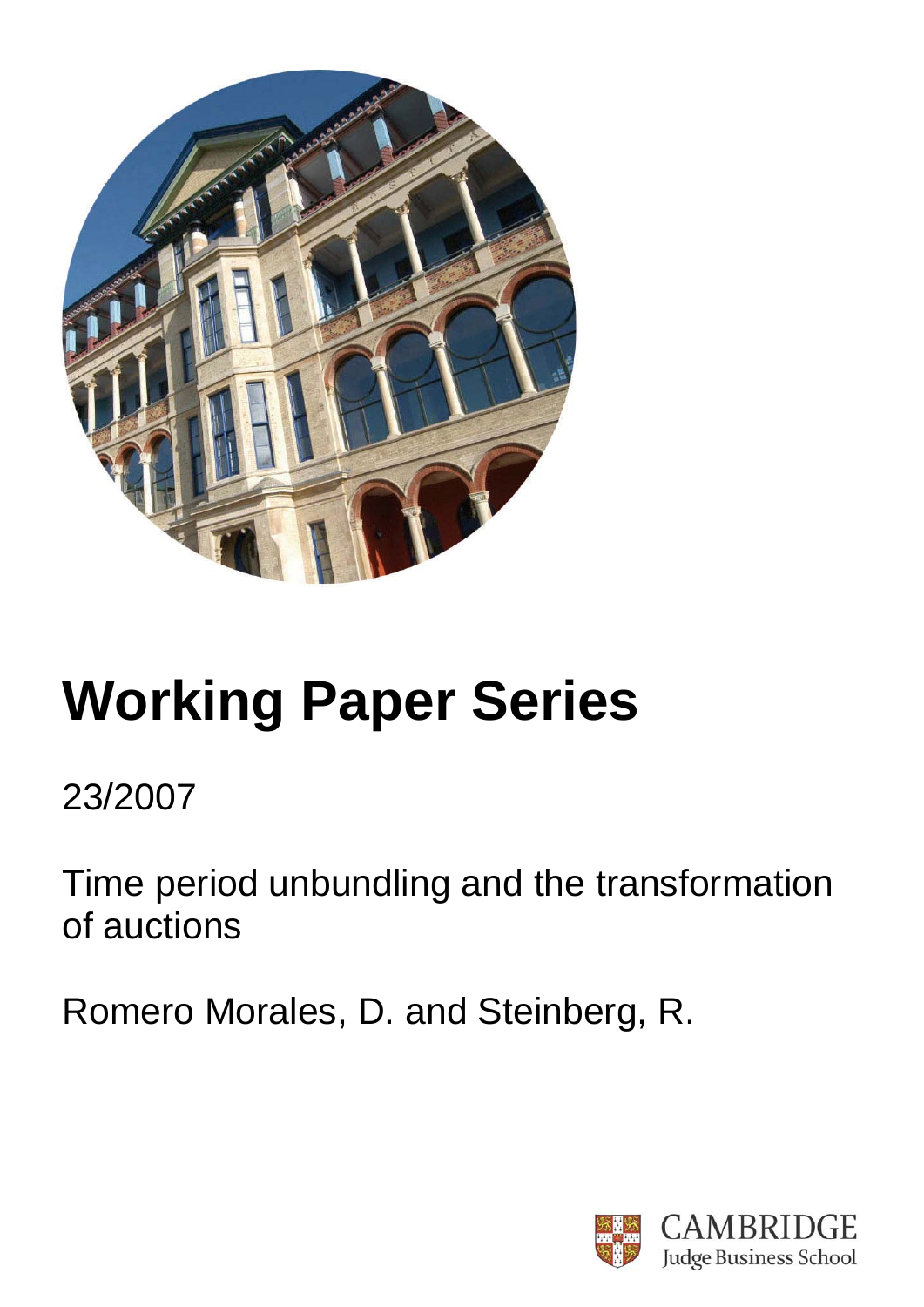This papers are produced by the Judge Business School, University of Cambridge. They are circulated for discussion purposes only. Their contents should be considered preliminary and not to be quoted without the authors' permission.

Author contact details are as follows:

Dolores Romero Morales Richard Steinberg Saïd Business School Judge Business School University of Oxford University of Cambridge Park End Street Trumpington Street Oxford OX1 1HP Cambridge CB2 1AG Dolores.Romero-Morales@sbs.ox.ac.uk r.steinberg@jbs.cam.ac.uk

Please address enquiries about the series to:

Research Support Manager Judge Business School Trumpington Street Cambridge CB2 1AG, UK Tel: 01223 760546 Fax: 01223 339701 E-mail: research-support@jbs.cam.ac.uk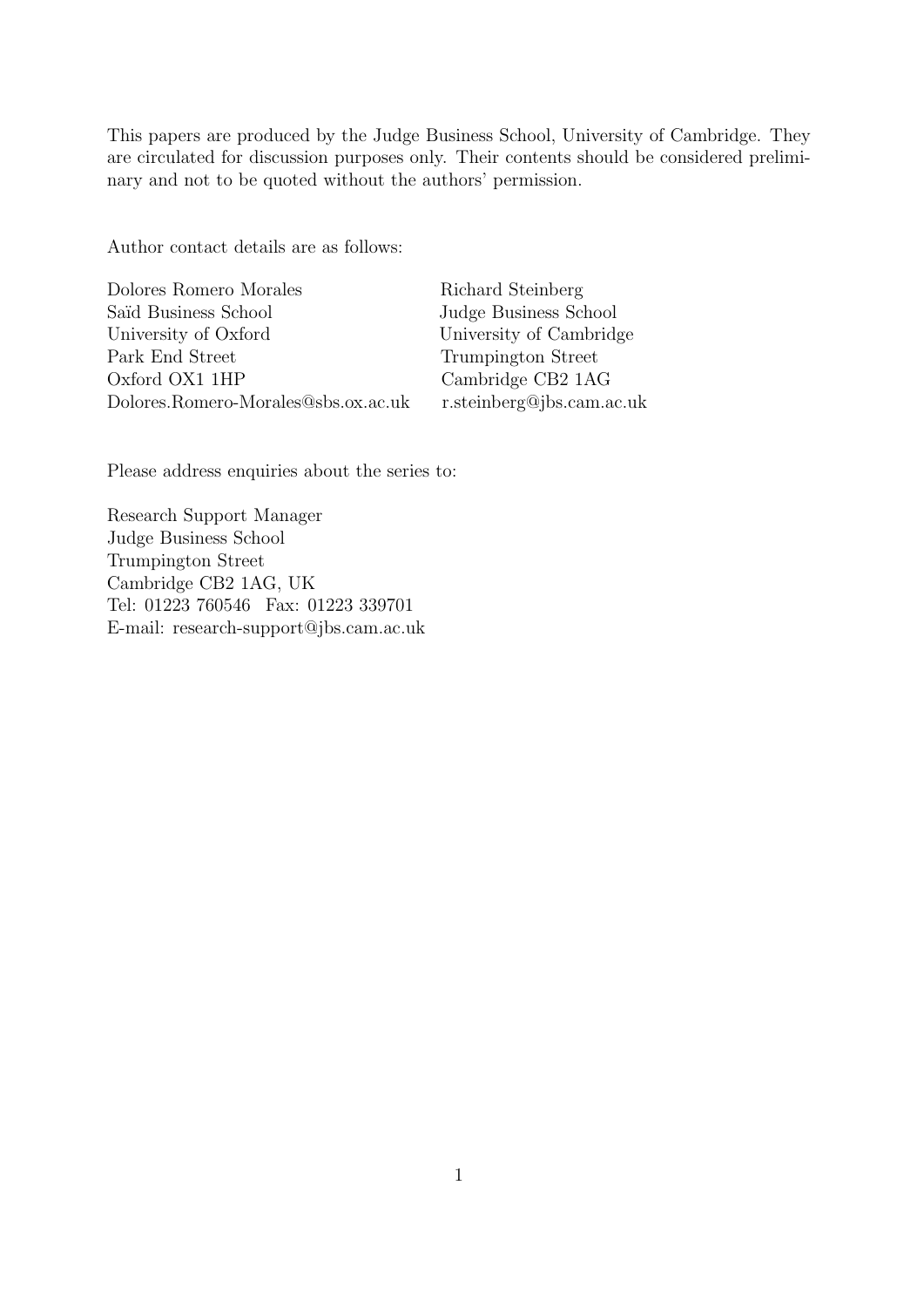## Time Period Unbundling and the Transformation of Auctions

Dolores Romero Morales<sup>∗</sup>

Richard Steinberg†

October 2007

#### Abstract

Consider a firm that satisfies its demand for a specified time period by assigning it to a supplier via a procurement (reverse) auction; call this the standard auction. The firm is considering first breaking the demand down into smaller time periods and permitting bids for one or more of these sub-periods, either as independent bids or as package bids; call this the unbundled auction. Choosing the unbundled auction over the standard auction will tend to: (1) allow each supplier to choose a production plan in which it can satisfy buyer demand at lower cost, (2) increase competition among the suppliers, and (3) allow the buyer to combine bids from different suppliers in order to lower its purchase cost. All

<sup>∗</sup>Sa¨ıd Business School, University of Oxford, Park End Street, Oxford OX1 1HP, UK.

<sup>†</sup>Judge Business School, University of Cambridge, Trumpington Street, Cambridge CB2 1AG, UK.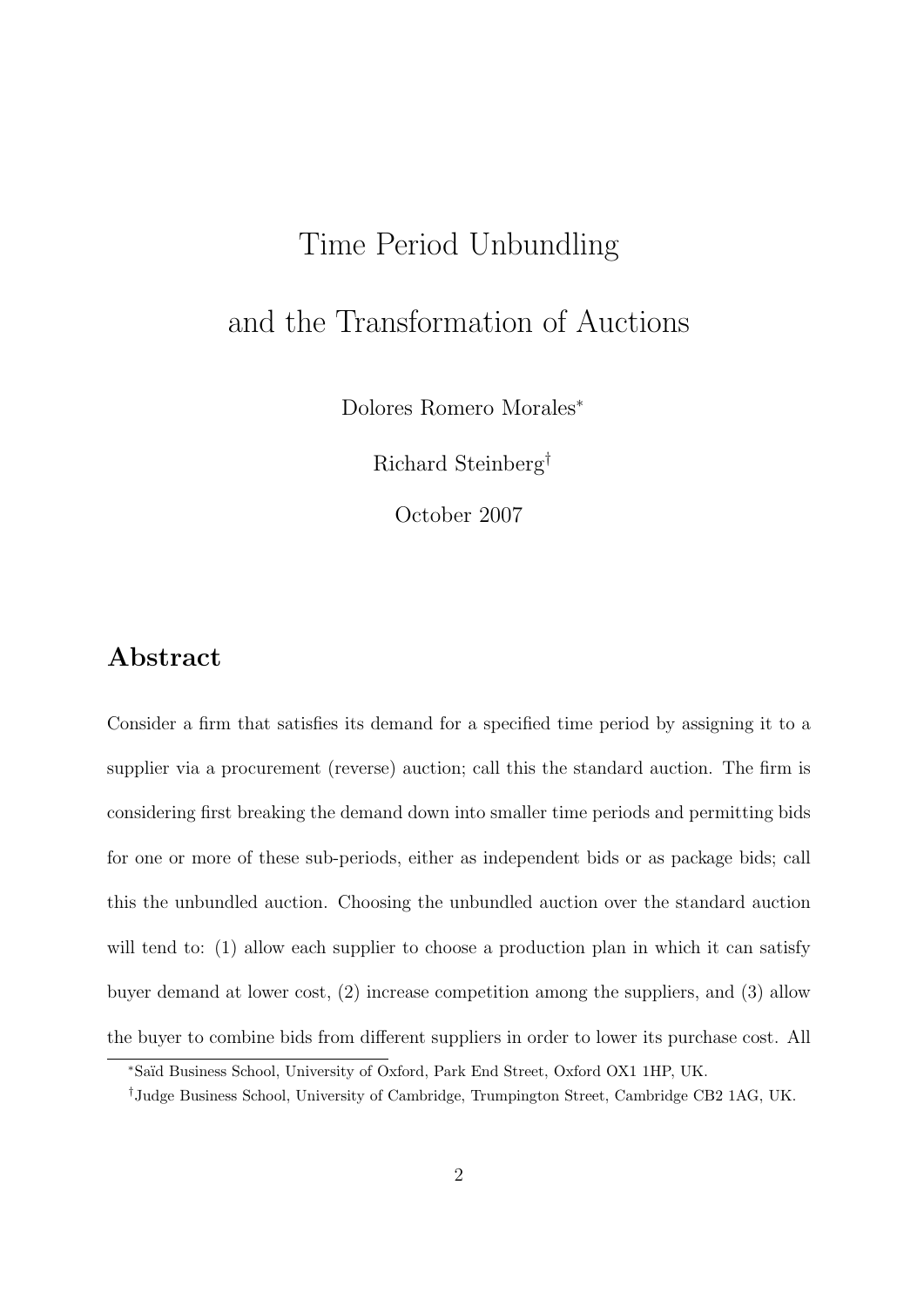three effects might lead one to expect that the buyer's cost will always be lower in the unbundled auction than in the standard auction. We show that, to the contrary, there are cases in which the buyer will have a higher cost in the unbundled auction; further, we provide a bound on how much greater the buyer's cost can be. However, when the suppliers are not restricted by capacities, the buyer's cost in the unbundled auction will never exceed its cost in the standard auction.

Keywords: procurement, auction, unbundling, transformation, multi-period, supply chain, VCG mechanism, Vickrey auction

#### 1 Introduction

Researchers and practitioners have been interested for some time in the idea of bundling nonindentical items for sale (see, e.g., Hanson and Martin (1990), Schoenherr and Mabert (2006).) In contrast, we are concerned here with unbundling identical items by time period. In this paper, we introduce the concept of auction transformation, which we define as the conversion of a standard procurement auction into a combinatorial auction (Cramton et al. (2006)) by the unbundling of buyer demand into component demands by time period.

Consider a firm called the buyer having demand for a specified time period for a product upstream in the supply chain, where the firm assigns orders to its suppliers via a second-price sealed-bid auction, i.e., the Vickrey auction. We will refer to as the *standard* auction. The firm is alternatively considering breaking down the period demand into smaller time periods and permitting bids for one or more of these sub-periods, either as independent bids or as package bids. In this alternative auction, which we call the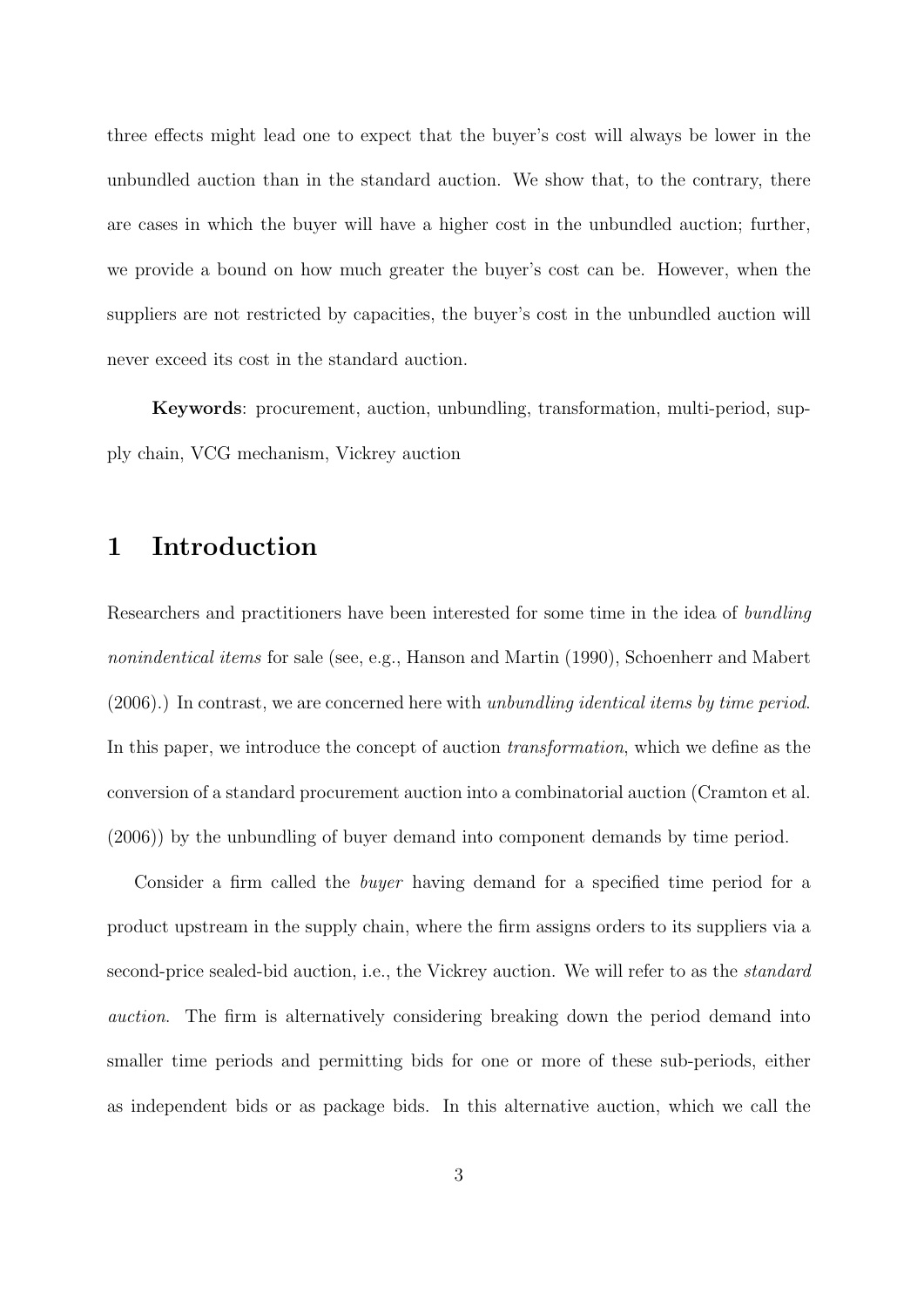unbundled auction, the buyer will assign orders to its suppliers via the generalized Vickrey auction, the VCG mechanism. Note that the unbundled auction is a combinatorial auction where otherwise–identical items being demanded in different periods need to be considered as distinct items.

Due to the multi-period setting, inventory holding costs play a role in both the standard auction and the unbundled auction. In the standard auction, the buyer requires delivery from the winning bidder at the beginning of the time period; here the buyer incurs the inventory costs. In the unbundled auction, the buyer requires delivery of the period demands from the winners at the beginning of each of the corresponding subperiods; here the winning suppliers incur the inventory costs. In both auctions, the term supplier's total cost will be used to refer to the sum of a specified supplier's production costs and its holding costs, while the term buyer's total cost will refer to the sum of the buyer's purchase costs and its holding costs.

Choosing the unbundled auction over the standard auction will have three effects. First, this will provide the opportunity in general for each supplier to choose a production plan in which it can satisfy buyer demand at lower cost, because the unbundled auction will allow each supplier to more fully incorporate its cost and capacity information when submitting its bids, a desirable property pointed out by Elmaghraby (2004). In particular, this includes the possibility of a supplier making use of its production capacity after the start of the time horizon—which is obviously of no value to it in the standard auction where all delivery is required at the start of the horizon. Second, suppliers can focus their bids on a specific period or periods within the horizon, and consequently will bid more competitively against each other. These first two effects will tend to result in lower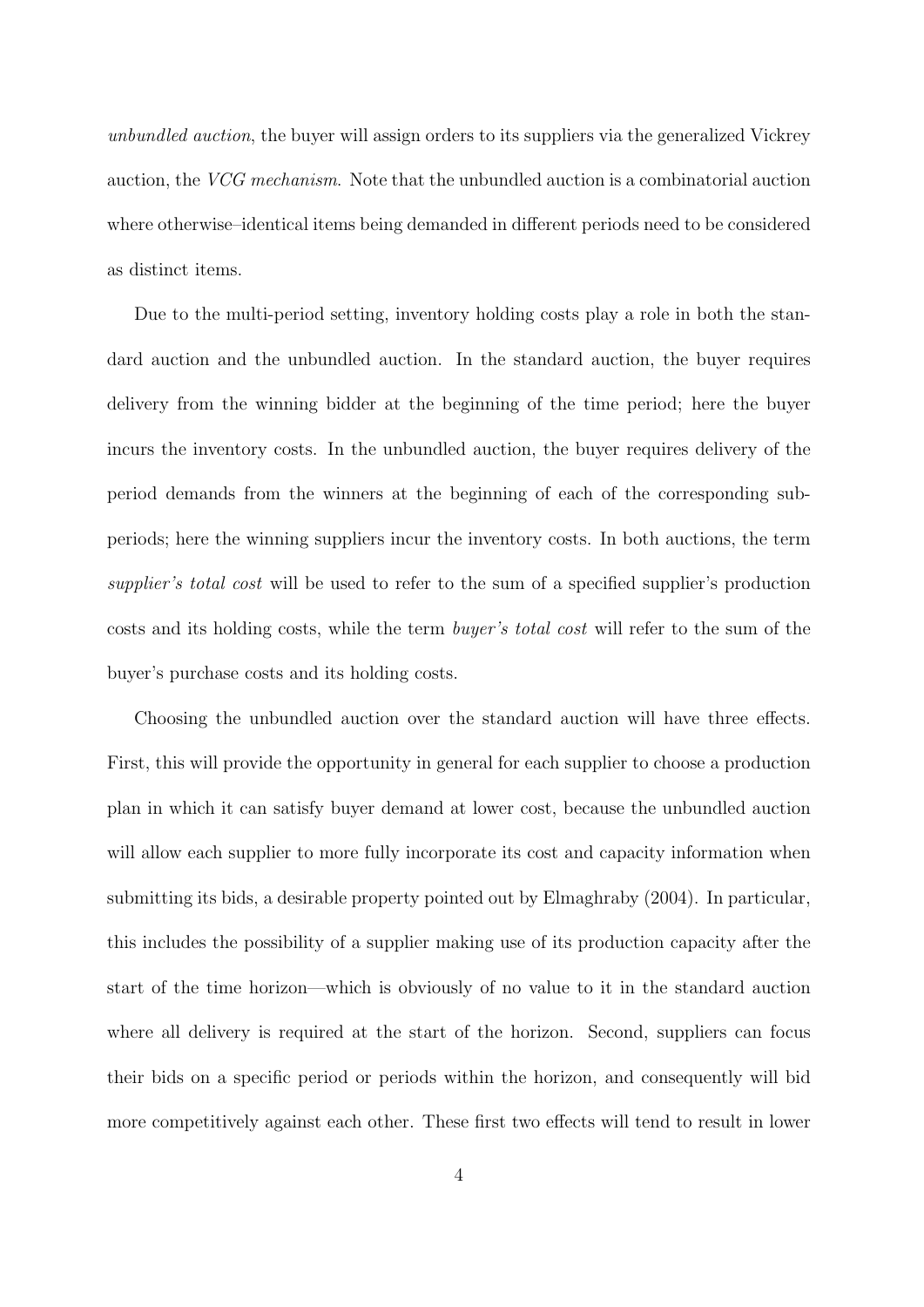bids from the suppliers, and consequently a lower purchase cost for the buyer. Third, the buyer might be able to combine bids from different suppliers to further lower its purchase cost. We call these three effects, respectively, the supplier efficiency effect, the competition effect, and the buyer flexibility effect. These effects might lead one to expect that the unbundled auction would always be preferred by the buyer, as it seems as though each one can only lower the buyer's cost.

In this paper we will show that, to the contrary, there are cases in which the buyer will be worse of f with the unbundled auction; in these cases, the buyer needs to pay more to satisfy its demand. This situation arises from the fact that the competition effect has another side, viz., although the suppliers can bid more competitively against each other, they can also bid more competitively against the buyer. Thus, our result shows that the negative aspect (from the buyer's point of view) of the competition effect can dominate the positive aspect of this effect combined with the supplier efficiency effect and the buyer flexibility effect. (This somewhat counter-intuitive result is reminiscent of the well-known result of Hart (1975), who considers the consequences in a market structure of permitting trades that were previously prohibited, where "our intuition tell us that the introduction of additional markets ought to make people better off," but provides an example in which this is not the case.) However, we do more than this. We provide a bound on how much worse off the buyer can be with the unbundled auction.

A key factor in our scenario is supplier production capacity. We show that, when suppliers are not restricted by capacities, the buyer will always do at least as well in the unbundled auction as compared with the standard auction, i.e., will not increase its total cost and might lower it. (Again, there is an analogy with Hart (1975), where Hart points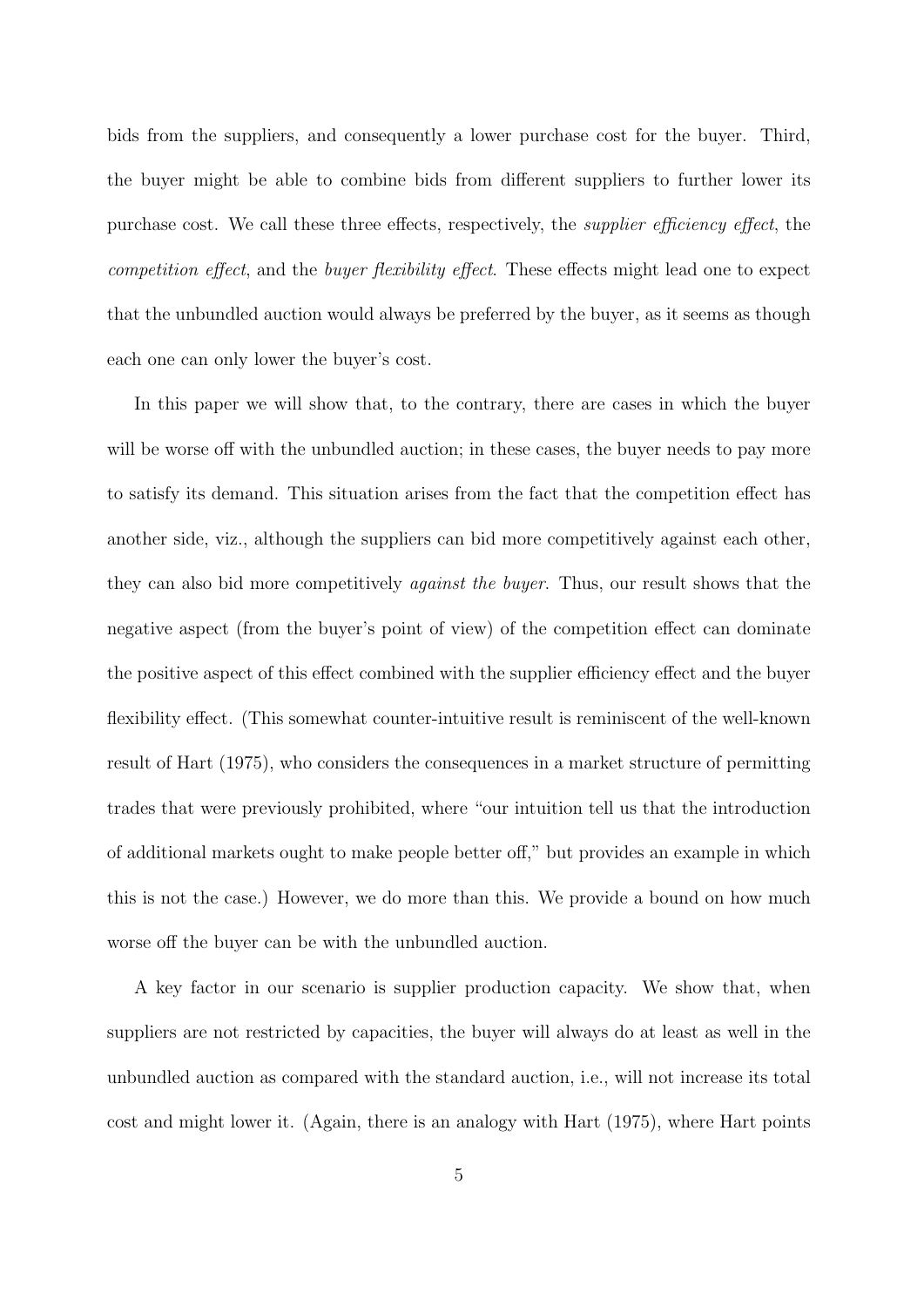out that if enough new markets are opened to make the market structure complete, then his counter-intuitive result cannot occur.)

Our model is considerably general with respect to number of bidders, heterogeneity of bidder cost parameters, number of component periods resulting from the unbundling, as well as the component period demands. Specifically, in our model, we allow for an unlimited number of potential bidders (suppliers). The bidders all have fixed plus linear cost structures, but few assumptions are made on their cost parameters or the buyer's demands. Finally, the number of periods under consideration can be arbitrarily large.

The remainder of our paper is organized as follows. In the next section, we review the literature. In Section 3, we discuss the VCG mechanism. In Section 4 we introduce the two procurement auctions that we will be comparing in the paper. In Section 5 we compare the buyer's purchase cost resulting from running an unbundled multi-period auction versus running a standard auction. In Section 6 we discuss the special case where the capacities of the suppliers are not binding. Section 7 presents conclusions. Most of the proofs appear in the Appendices.

#### 2 Literature review

In this section, we review the extant work on procurement auctions, especially those papers most relevant to the scenario considered in this paper. A recent exposition of procurement auctions is provided by Bichler et al. (2006), including a description of an industrial procurement auction conducted at Mars, Inc., which was presented by Hohner et al. (2003). Tunca and Wu (2006) provide a number of examples of companies and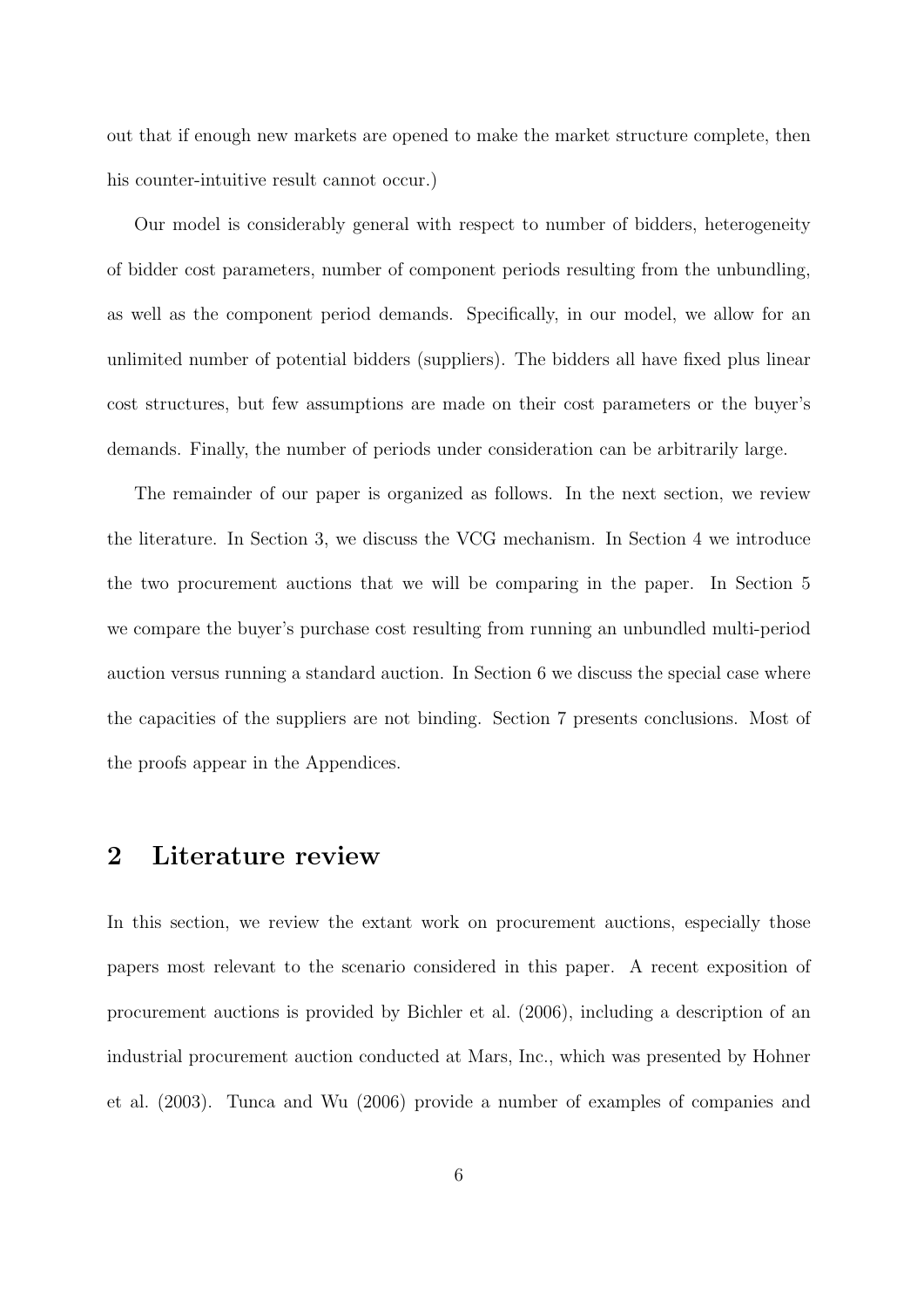government organizations that make use of procurement auctions, including SUN Microsystems, Hewlett-Packard, IBM, Samsung, and Lucent. However, none of these papers focuses on the multi-period auction case. There are not many papers on this topic. In fact, in the procurement auction literature, the phrase "multi-period procurement" almost invariably refers to auctioning items sequentially via a series of single-period auctions, as in Elmaghraby (2005), rather than auctioning them simultaneously via a single auction for multiple periods, as we do here.

One exception is Kameshwaran et al. (2005), who touch on this idea in passing. They consider the procurement of heterogeneous items for a single period, where each supplier submits a single *discount bid* consisting of the cost for each item it offers to supply together with a discount based on the number of items actually supplied. The authors point out, however, that in a multi-period scenario these discount bids would not be appropriate, and that if period demand is considered to be an indivisible item, then the problem reduces to procurement of multiple items where a combinatorial bid can express a supplier's cost function more efficiently.

A line of research related to the scenario considered in this paper is presented in Elmaghraby (2005). In her model, a buyer seeks to purchase two units, and auctions off the second unit after the winner of the first auction has been announced. She is interested in how suppliers bid in the presence of competitors with asymmetric production capacity. She assumes that there are two types of suppliers: "global bidders," who have sufficient capacity to supply both units, and "small bidders," who can supply only one unit. Elmaghraby performs extensive numerical analysis and concludes that adding small bidders to the sequential auction with only global bidders may either increase or decrease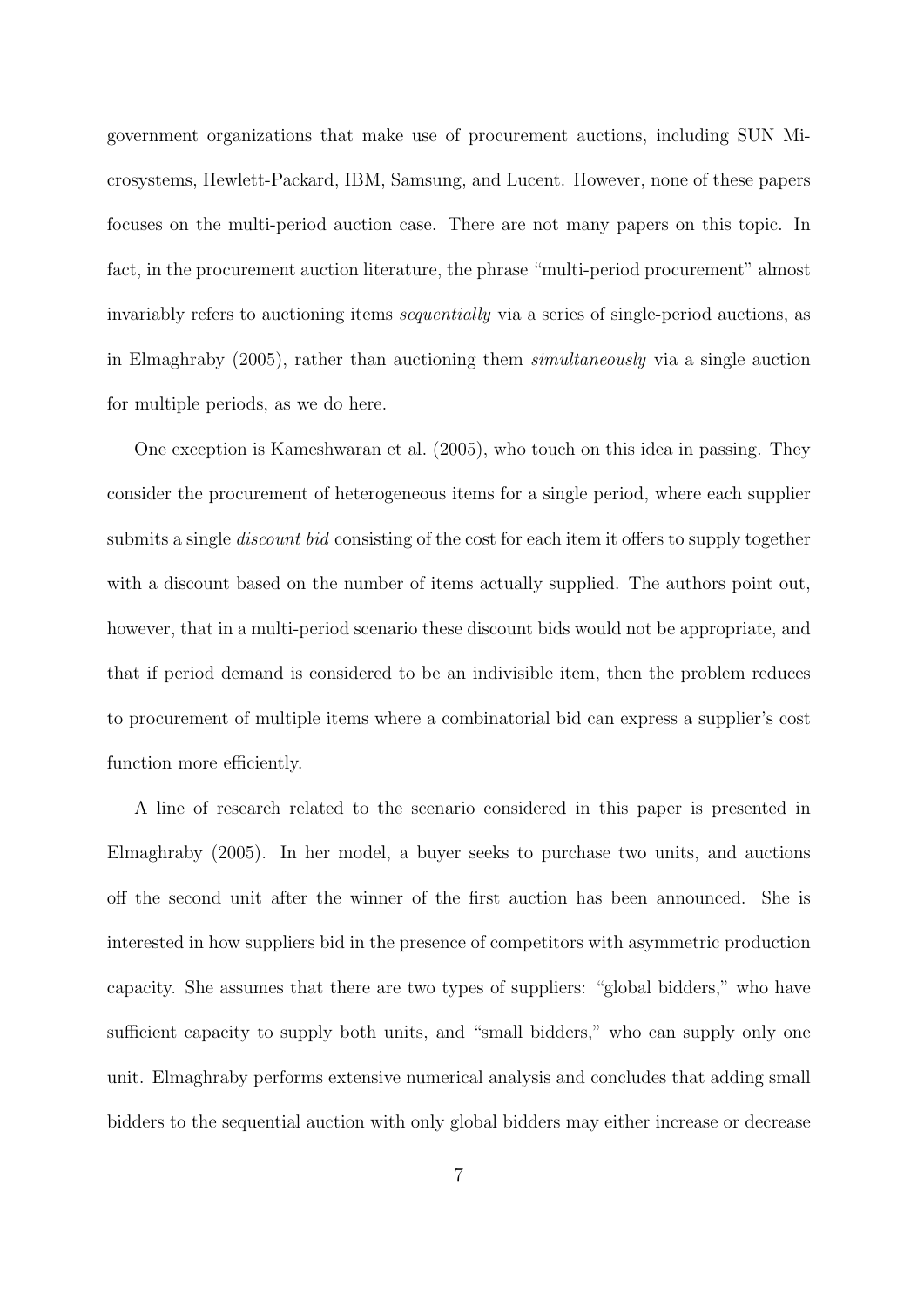the expected procurement costs. Her innovative works opens up an interesting line of enquiry regarding the relationship between the production capacities of suppliers and the procurement cost of the buyer. We find that there are two key factors that determine the buyer's best choice of auction scenario, viz., the supplier production capacities and setup costs. Elmaghraby's scenario is different than ours, since she considers a sequential auction rather than a multi-period auction.

#### 3 The VCG mechanism

In the standard auction, the buyer assigns orders to suppliers via the Vickrey auction, see Vickrey (1961). In the unbundled auction, period demand is considered to be an indivisible item—in effect, an auction for heterogeneous goods—where the buyer assigns orders to suppliers via the generalization of the Vickrey auction to heterogeneous goods, the Vickrey-Clarke-Groves (VCG) mechanism. (See Ausubel and Milgrom 2006.) In the VCG mechanism, each supplier reports to the buyer his costs of supplying each possible subset of the buyer's desired collection of items. The buyer then combines all the bidder information to determine the cost-minimizing allocation, and then pays each winning bidder not his bid but the incremental surplus that he brings to the auction. (For several interesting variations on the VCG mechanism, see Bapna et al. (2005).)

As discussed by Ausubel and Milgrom (2006), the VCG mechanism has a number of virtues, foremost of which is that under VCG it is a dominant strategy for each bidder to bid its actual valuations, i.e., "truthful reporting." This is because, under the VCG mechanism, a supplier who bids higher than his true cost of supply will never end up with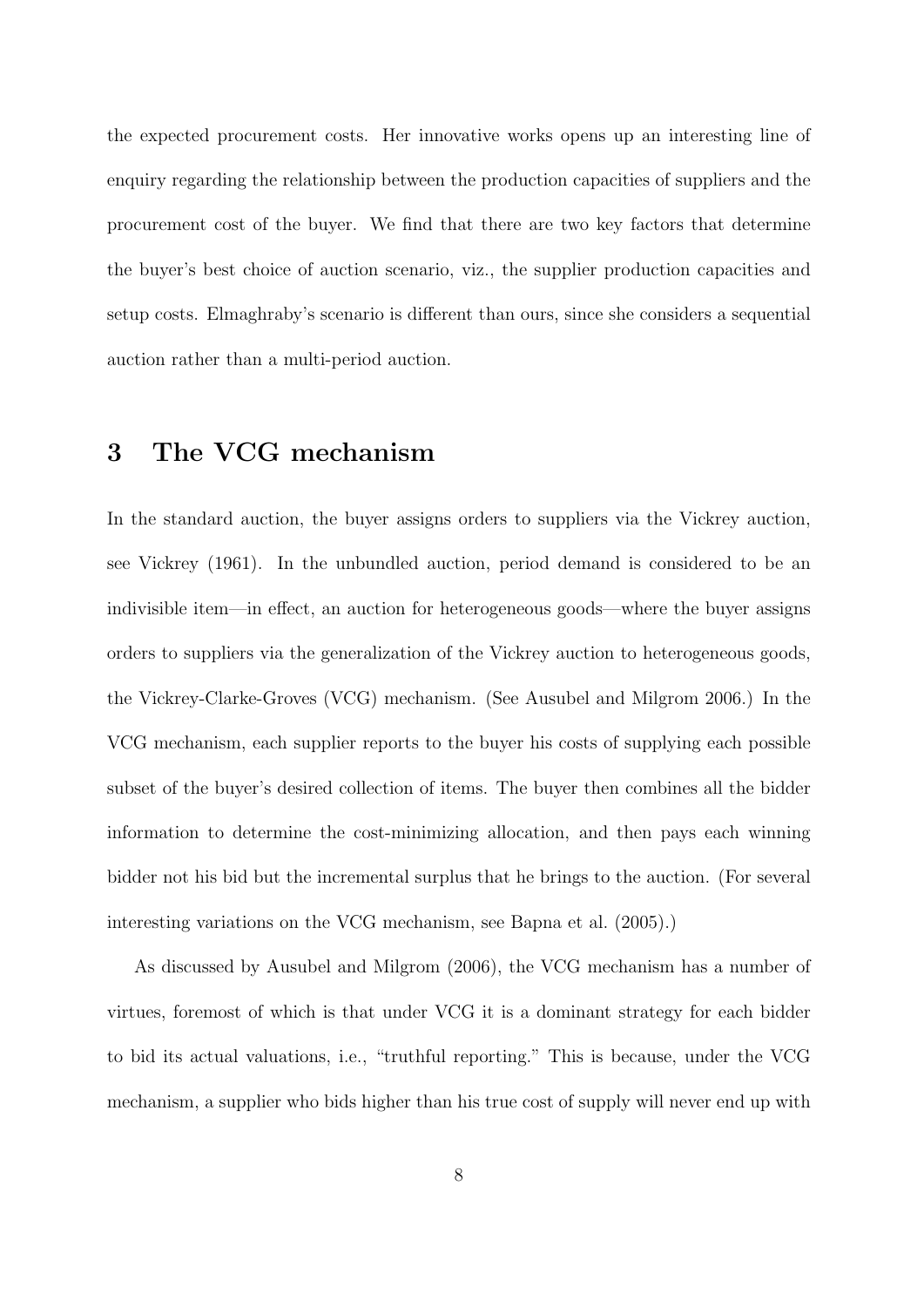a higher payment and in fact might lose items that he otherwise would have won.

Another virtue of the VCG mechanism is that the outcome is efficient. Further, "the basic rules of the Vickrey auction can be further adapted if the auctioneer wishes to impose some extra constraints." Among the examples provided by Ausubel and Milgrom (2006) (p. 21): "[T]he buyer in a procurement auction might want to limit its total purchases from first-time bidders or might want to ensure security by requiring that the total relevant capacity of its suppliers is at least 200 percent of the amount ordered." As they explain, one can impose such constraints without affecting the theory in any essential way. Similarly, in the scenario of this paper, the additional costs that the buyer might need to incur from a bid from holding it in inventory will not affect the truthful reporting property of the VCG auction, since these costs are transparent to the bidders.

#### 4 The two auctions

Let T denote the number of sub-periods into which the standard auction is unbundled in order to create the unbundled auction, where these periods are to be labeled  $t = 1, 2, ..., T$ . In both the standard auction and the unbundled auction, the buyer announces to the set of suppliers  $\mathcal S$  its demand requirements prior to any point at which demand may be required. Period demand is considered to be an indivisible item. Supplier production in a period occurs at the beginning of that period and can be delivered in time to satisfy buyer demand in that period. Thus, in the standard auction, the single delivery occurs at the beginning of the horizon, which is also the beginning of what becomes period 1 in the unbundled auction. In the unbundled auction, delivery for each demand occurs by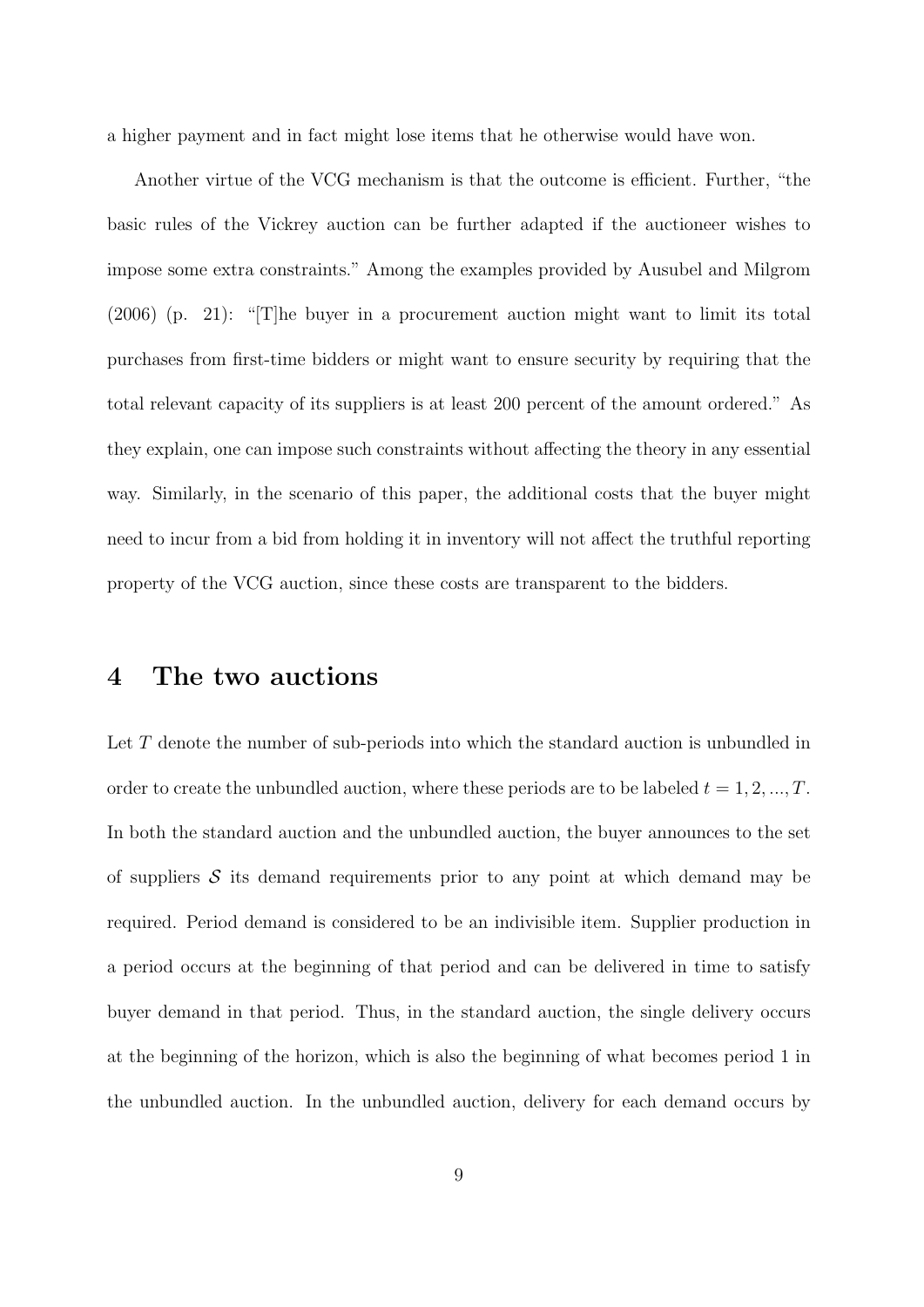the beginning of the period in which it is required.

The suppliers are assumed to have private values, i.e., the supplier's payoff depends solely on its own estimate of value and not on the other suppliers estimates of value.

Supplier Cost Structure and Buyer Cost Structure. If supplier s produces in period t, then it faces a setup cost  $f_{st}$  and a unit production cost  $p_{st}$ , as well as a production capacity  $b_{st}$ . If supplier s carries inventory over from period t to period  $t + 1$ , then it faces a unit inventory holding cost  $h_{st}$ . The buyer pays each supplier at the end of the auction, which occurs before the beginning of period 1. If the buyer carries inventory over from period t to period  $t + 1$ , then it faces a unit inventory holding cost  $H_t$ . We make the standard supply chain assumption that  $h_{st} \leq H_t$  for all  $s \in \mathcal{S}, t \in \{1, 2, ..., T\}$ .

Let  $\mathbf{D} = (D_t) \in \mathbb{R}^T$  denote the vector of demands. The two auctions are defined as described below.

**The Standard Auction.** The buyer announces to the suppliers its demand D over the time period which is to be provided by a single supplier. After deciding to unbundle the demand in T time periods, consider this demand his *total T-period demand*  $D = \sum_{t=1}^{T} D_t$ . The suppliers individually submit bids in the form of a bid price representing an offer to supply the total  $T$ -period demand to be delivered at the beginning of period 1. Here, each supplier  $s \in \mathcal{S}$  is restricted by its production capacity  $b_{s1}$  in period 1, the only period in which production is available to him. Let  $w$  denote the winner in the standard auction, and  $C_{\mathcal{S}}$  denote the cost to w associated with delivering the total T-period demand.

The *buyer's total cost in the standard auction*, J, is given by

$$
J = C_{\mathcal{S}\S{w}} + \sum_{t=2}^{T} (\sum_{\tau=1}^{t-1} H_{\tau}) D_t.
$$
 (1)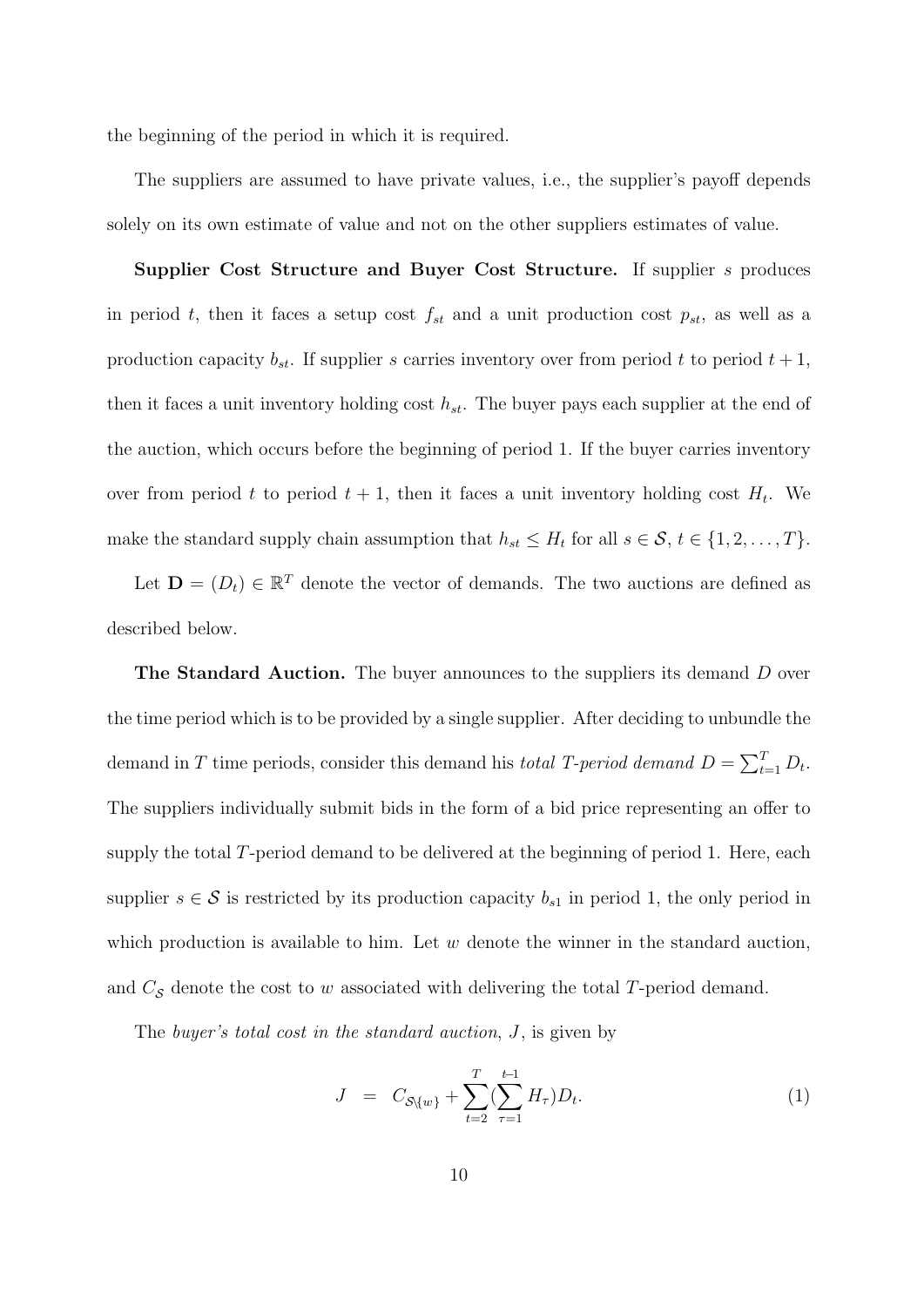This expresses the lowest cost at which any one of the suppliers in  $S \setminus \{w\}$  can supply the total T-period demand  $\sum_{t=1}^{T} D_t$ , plus the sum of the buyer's inventory holding costs over the entire time horizon. (As already said, since all production occurs in period 1, inventory is only held at the buyer level.)

**The Unbundled Auction.** The buyer announces to the suppliers a demand  $D_t$  for each period  $t$ , where delivery is required at the beginning of the period. The suppliers individually submit bids in the form of a bid price together with a T-vector representing an offer to supply specific quantities of units in periods  $1, \ldots, T$ , where an offer in period t is not restricted to being zero or  $D_t$ , but can be the sum of any subset of the buyer's demands  $D_{\tau}$  for  $\tau \in \{t, t + 1, ..., T\}$ . We will assume that each bidder can submit an arbitrary number of bids on subsets, where he is willing to obtain at most one of these subsets. (For a discussion of this type of bid, called an XOR bid, see Nisan 2006). However, each supplier s is restricted by its production capacity  $b_{st}$  in period t. Let W be the set of winners in the unbundled auction, and let  $w_t$  denote the winner of demand  $D_t$ , for  $t = 1, 2, \ldots, T$ . Note that while the members of  $\{s \mid s \in \mathcal{W}\}\$ are distinct, the members of  $\{w_t \mid t = 1, 2, \ldots, T\}$  might not be.

The buyer's total cost in the unbundled auction,  $J^U$ , is given by the buyer's sum total payment to the suppliers:

$$
J^{\mathcal{U}} = C_{\mathcal{S}}^{\mathcal{U}} + \sum_{s \in \mathcal{W}} (C_{\mathcal{S} \setminus \{s\}}^{\mathcal{U}} - C_{\mathcal{S}}^{\mathcal{U}}), \tag{2}
$$

where  $C_{\mathcal{S}}^{U}$  is the lowest cost at which the set of suppliers  $\mathcal{S}$  can supply the vector of demands D.

We will consider the difference in total cost in the standard and unbundled auctions,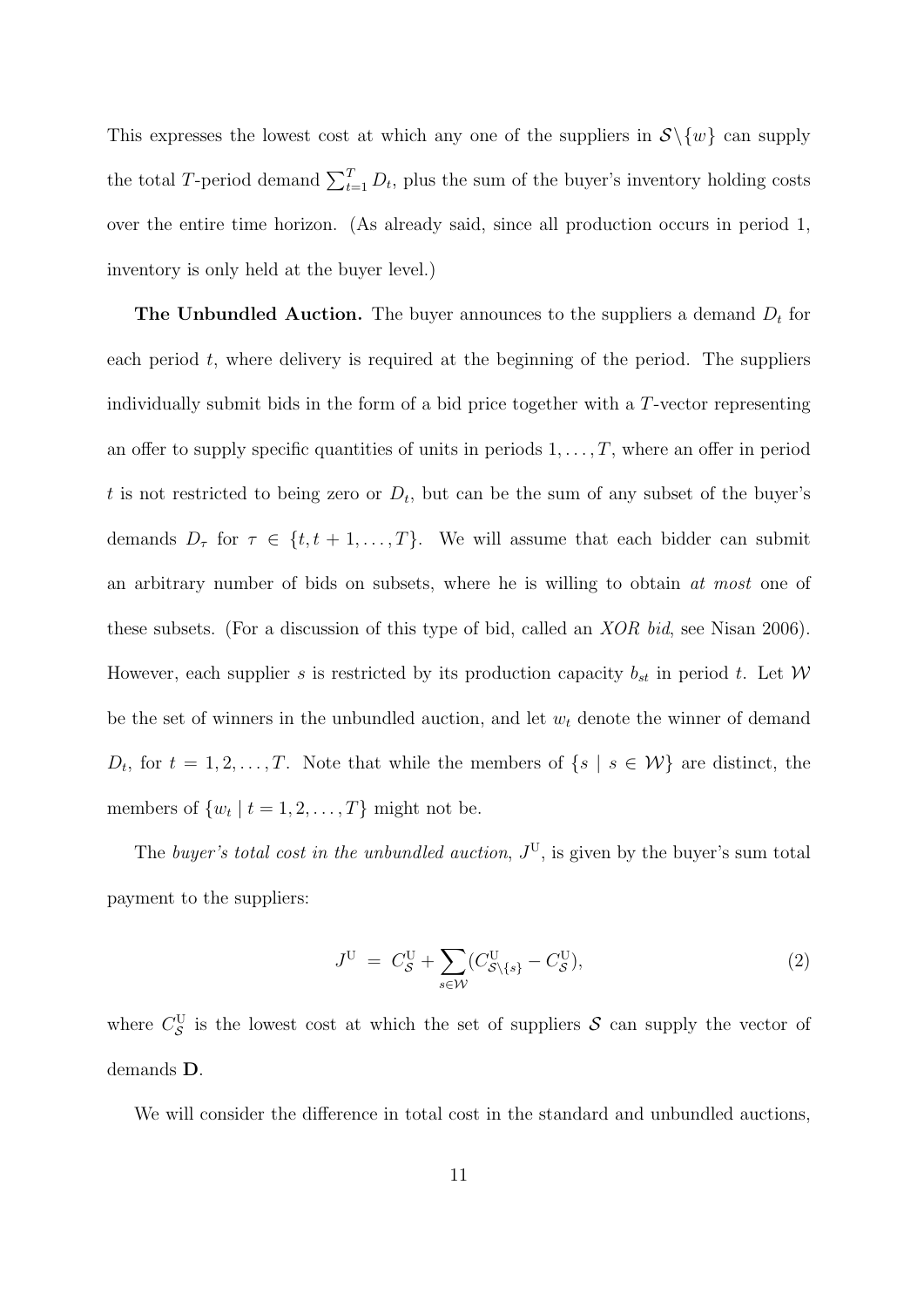$J - J^{U}$ , which we call the *savings*. However, the savings can be negative, as we will illustrate in Example 5.2.

#### 5 Comparing the two auctions

To compare the buyer's cost in the two auctions, we first delimit a set of problem instances for which the unbundled auction is never more expensive than the standard auction. We then provide a lower bound on the savings. Specifically, we show that the buyer's total cost in the unbundled auction cannot exceed his cost in the standard auction by more than the maximum period 1 setup cost times the minimum of the number of suppliers and  $T$ , minus the minimum period 1 setup cost.

In the proposition below we derive, under mild assumptions, two conditions under which the unbundled auction is at least as good as the standard auction, depending on the winners in the auctions.

**Proposition 5.1** We have that  $J^U \leq J$  in the following cases:

- (i) the unbundled auction has one winner, or
- (ii) the setup cost in period 1 is supplier-independent, i.e.,  $f_{s1} = f_{11}$  for all  $s \in S$ , and the unbundled auction has at least two winners where  $w_1 = w$ .

The following example shows that the inequality of Proposition 5.1 will not in general hold when the setup cost in period 1 depends on the supplier.

Example 5.2 Consider the scenario where the buyer requires an item over two time periods, with demand  $D_t = 1$  in each period t, where the buyer faces a unit holding cost of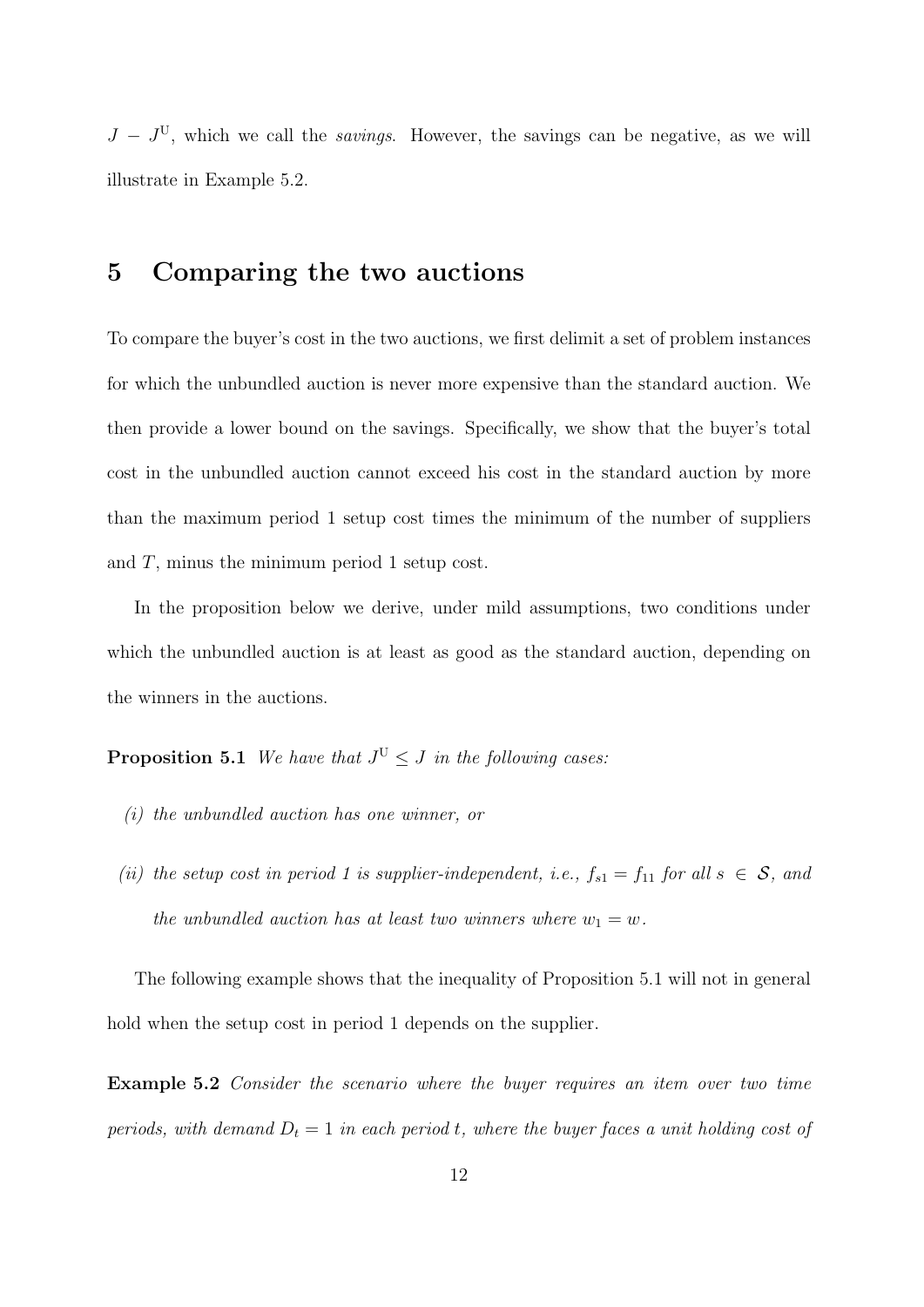| $\boldsymbol{S}$ | $f_{s1}$       | $p_{s1}$ | $f_{s2}$       | $p_{s2}$ |
|------------------|----------------|----------|----------------|----------|
| 1                | 3.9            | 9        | 2              | 9        |
| $\overline{2}$   | $\overline{2}$ | 10       | $\overline{2}$ | 9        |
| 3                | 2              | 11       | 2              |          |

Table 1: Proposition 5.1 requires identical period 1 setup costs

1.1 in period 1. There are three suppliers, i.e.,  $S = \{1, 2, 3\}$ , each of which faces a setup cost of 2 in each period, except for supplier 1 in period 1 who faces a setup cost there of 3.9. Each supplier faces a unit holding cost in period 1 of 1 and no capacity constraints. The other supplier data are shown in Table 1.

First have a look at the standard auction. The winner of this auction is supplier 1 with cost 21.9:

$$
C_{\mathcal{S}} = 3.9 + 2(9) = 21.9 \ \ [w = 1].
$$

The unbundled auction allows three possibilities of supply: (i)  $D_1$  and  $D_2$  are produced by a single supplier in period 1, as in the case of the standard auction, although now it is the supplier rather than the buyer who incurs the inventory cost; (ii)  $D_1$  and  $D_2$  are produced by two different suppliers in period 1, in which case the supplier for  $D_2$  incurs an inventory cost; or (iii)  $D_1$  is produced in period 1 and  $D_2$  is produced in period 2, which involves one or two suppliers and no inventory costs.

Since there are no period 1 capacity constraints, case (ii) is dominated by case (i), and only two possibilities of supply need to be considered in the unbundled auction: (i)  $D_1$  and  $D_2$  are produced in period 1 by a single supplier; and (iii)  $D_1$  is produced in period 1 and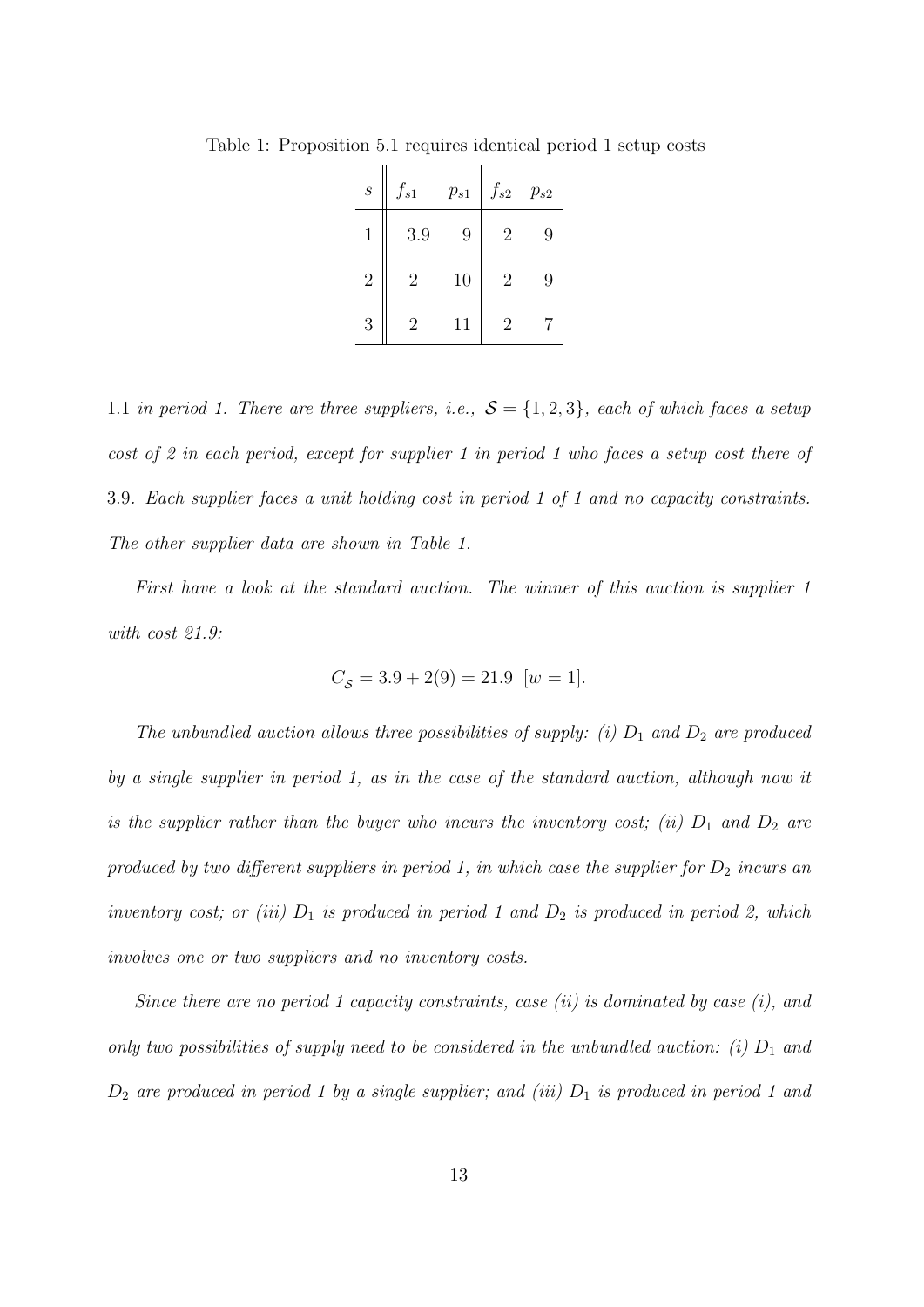#### $D_2$  is produced in period 2. Therefore:

$$
C_{\mathcal{S}}^{U} = \min \{ \min_{s \in \mathcal{S}} \{ (f_{s1} + p_{s1}(D_1 + D_2)) + (h_{s1}D_2) \},\
$$

$$
\min_{s,s'} \{ (f_{s1} + p_{s1}D_1) + (f_{s'2} + p_{s'2}D_2) \} \}
$$

$$
= \min \{ 3.9 + 2(9) + 1 \, [w_1 = w_2 = 1],\
$$

$$
(2 + 10) + (2 + 7) \, [w_1 = 2, \, w_2 = 3] \}
$$

$$
= \min \{ 22.9, \, 21 \} = 21 \, [w_1 = 2, \, w_2 = 3].
$$

Thus, the lowest cost policy is policy (iii), with supplier 2 producing  $D_1$  and supplier 3 producing  $D_2$  in period 2.

The buyer's total cost in the standard auction is

$$
J = C_{\mathcal{S}\backslash\{1\}} + H_1 D_2 = (2 + 2(10)) + 1.1(1) = 23.1.
$$

The buyer's total cost in the unbundled auction is given by

$$
J^{\mathcal{U}} = C_{\mathcal{S}\backslash\{2\}}^{\mathcal{U}} + C_{\mathcal{S}\backslash\{3\}}^{\mathcal{U}} - C_{\mathcal{S}}^{\mathcal{U}}.
$$

After we eliminate supplier 2, the least-cost option is again to produce each unit in each corresponding period, but with  $w_1 = 2$  at an increase of 0.9 to 21.9. However, after we eliminate supplier 3, the best option is to produce both units in period 1 at a cost including inventory cost of 22.9. In summary, the buyer's total cost in the unbundled auction is equal to  $J^{\text{U}} = 21.9 + 22.9 - 21 = 23.8$ , and the savings are negative:  $23.1 - 23.8 = -0.7$ .

Example 5.2 illustrates that the standard auction can be better than the unbundled auction. In the following, we will show that the buyer's total cost in the unbundled auction cannot exceed the buyer's total cost in the standard auction by more than  $(\max_{s \in S} f_{s1})|\mathcal{W}| - \min_{s \in S} f_{s1}.$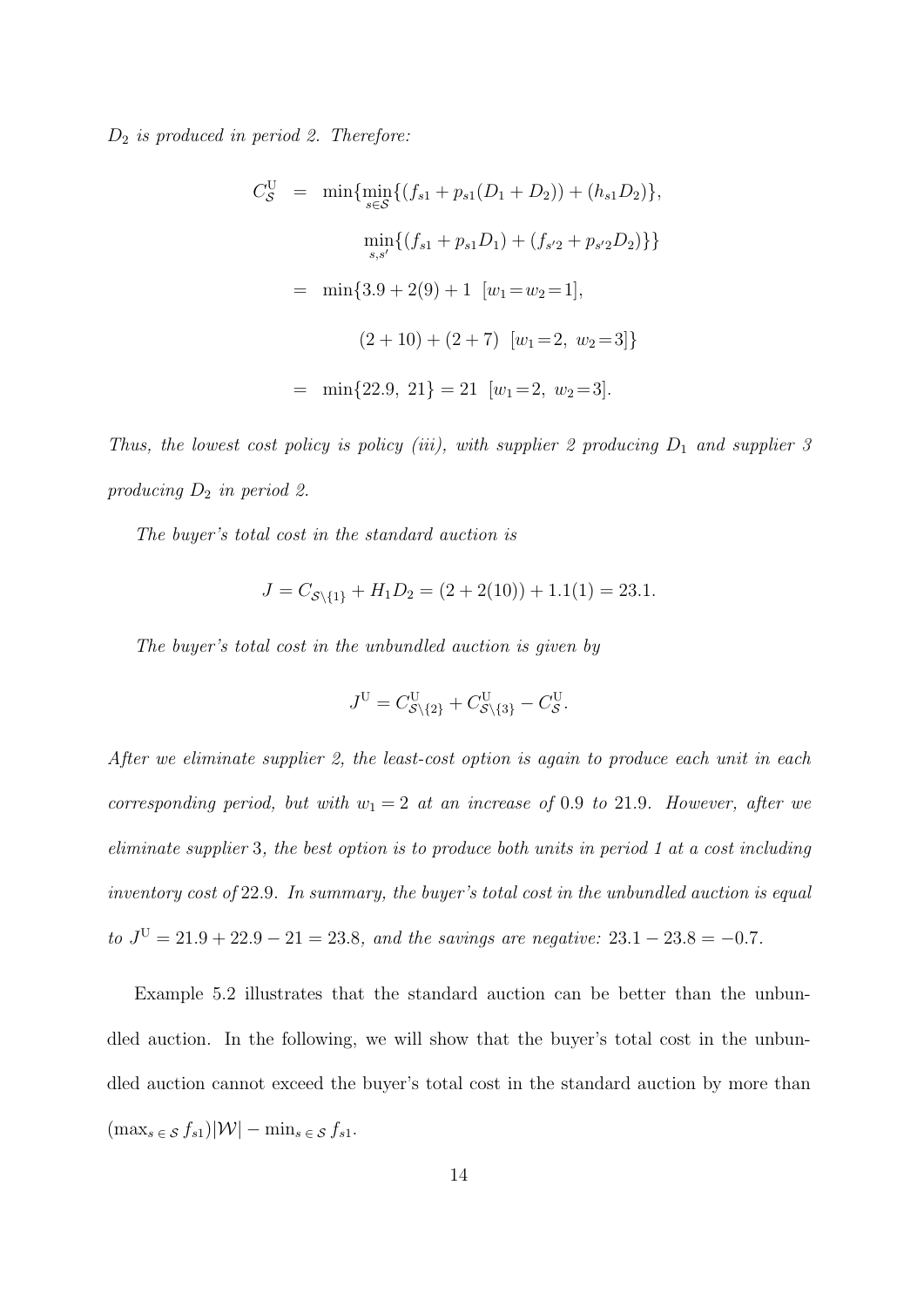**Proposition 5.3** The savings is bounded by  $J - J^U \ge -(\max_{s \in S} f_{s1})|\mathcal{W}| + \min_{s \in S} f_{s1}$ .

The following theorem shows that the worst case bound found in Proposition 5.3 cannot be improved.

Theorem 5.4 The bound given in Proposition 5.3 is tight.

**Proof:** Consider the following scenario where the buyer requires demand vector  $D \in \mathbb{R}^T$ , such that  $D_1 > D_2 > \ldots > D_{T-1} > D_T > 1$ , and the buyer faces a unit holding cost in each period t of  $H_t = h$ . The number of suppliers exceeds the number of periods by one, i.e.,  $S = \{1, 2, ..., T+1\}$ , where each supplier faces a setup cost f and a unit holding cost  $h$  in each period. The supplier unit production costs and capacities are given by:

$$
p_{st} = \begin{cases} p + Tf & \text{for } t = 1, s \ge 2 \\ p + Tf + (t-1)h + \epsilon & \text{for } t \ge 2, s \ne t \\ p + (T-s)f & \text{for } t = s \end{cases}
$$
(3)  

$$
b_{st} = \begin{cases} D_1 & \text{for } t = 1, s \le T-1 \\ \sum_{\tau=1}^T D_\tau & \text{for } t = 1, s = T, T+1 \\ D_t & \text{for } t \ge 2. \end{cases}
$$

All parameters are assumed to be positive.

Now we will analyze the optimal allocation of both auctions. First have a look at the case of the standard auction. Suppliers  $T$  and  $T+1$  have identical cost and capacity structures, and are the only suppliers who have sufficient capacity to individually produce the total T-period demand in period 1. Therefore, in the standard auction, the winner is either supplier T or supplier  $T + 1$ . Without loss of generality, we assume that it is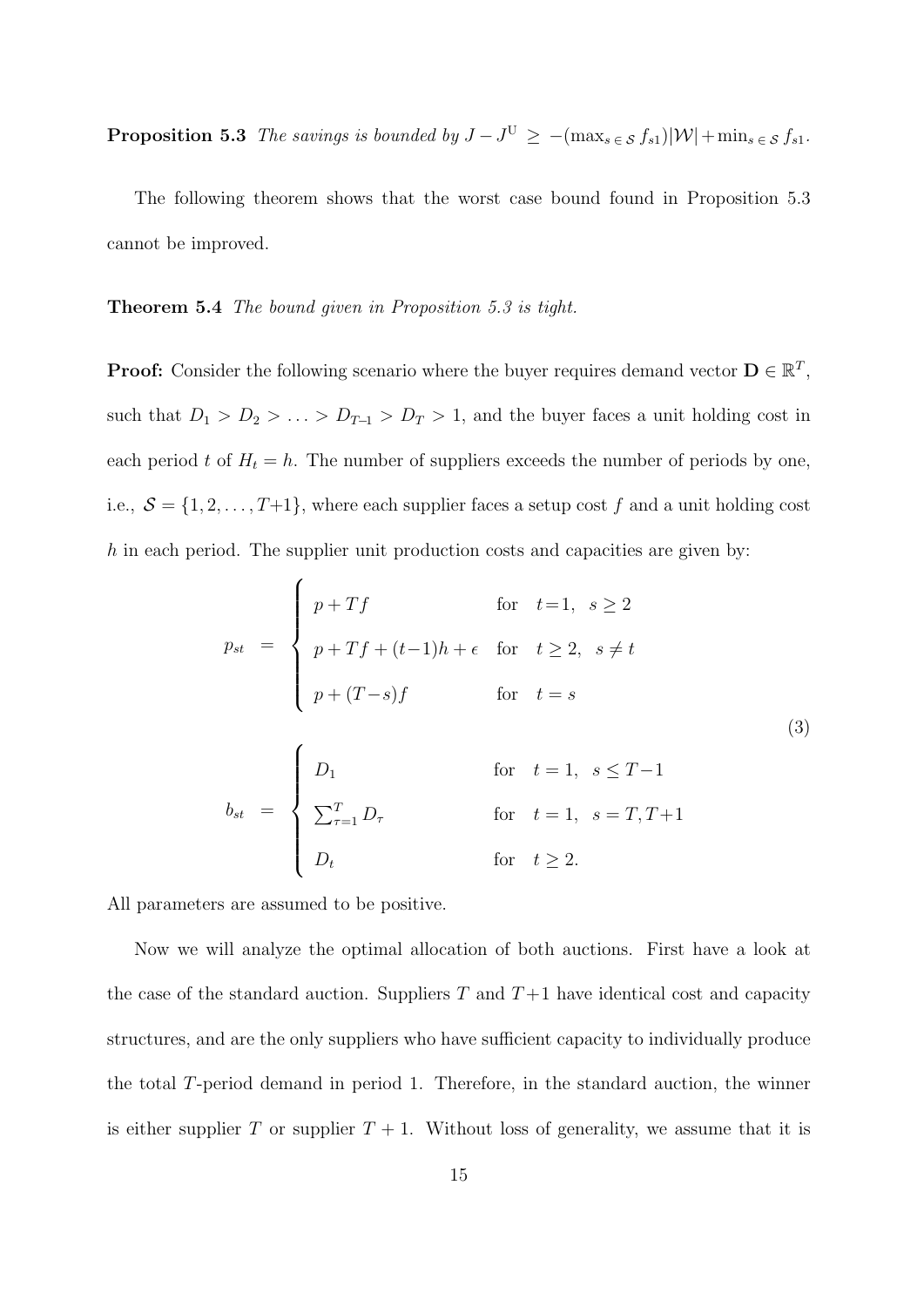supplier  $T+1$ <sup>1</sup>. It will face a cost of:

 $\overline{\mathbf{C}}$ 

$$
C_{\mathcal{S}} = f + (p + Tf) \sum_{t=1}^{T} D_t.
$$
 (4)

The unbundled auction allows  $D_t$  to be produced in any period  $\tau \leq t$ . It can be shown by contradiction that the lowest-cost unbundled allocation consists of assigning  $D_t$  to supplier t in period t, for each  $t \in \{1, ..., T\}$  (see Appendix B). The cost of this allocation is:

$$
C_{\mathcal{S}}^{U} = \sum_{t=1}^{T} (f + [p + (T - t)f]D_{t}),
$$
  
=  $Tf + \sum_{t=1}^{T} [p + (T - t)f]D_{t},$  (5)

with supplier t producing period t demand in time, for each  $t \in \{1, ..., T\}$ , and  $\mathcal{W} =$  ${1, \ldots, T}.$ 

Now we will investigate  $C_{\mathcal{S}\backslash\{t\}}^{\text{U}}$ , the cost of the optimal allocation in the unbundled auction after we eliminate supplier  $t \in \mathcal{W}$ . It can be shown by contradiction that demand  $D_{\tau}$ , with  $\tau \neq t$ , will be assigned to supplier  $\tau$  in period  $\tau$ , while demand  $D_t$  will be allocated to supplier  $T+1$  in period 1 (see Appendix B). This means that in determining  $C_{\mathcal{S}\setminus\{t\}}^{\text{U}}$  all demands, except for  $D_t$ , are allocated in the same manner as in determining  $C_{\mathcal{S}}^{\text{U}}$ . Therefore,

$$
C_{\mathcal{S}\backslash\{t\}}^{\mathcal{U}} - C_{\mathcal{S}}^{\mathcal{U}} = (f + [p + Tf]D_t + h(t-1)D_t) - (f + [p + (T-t)f]D_t)
$$
  
=  $[h(t-1) + tf]D_t$  for each  $t \in \{1, ..., T\}.$  (6)

<sup>&</sup>lt;sup>1</sup>In practice, ties are often settled with a random tie-breaking rule. This is the current practice at the Federal Communications Commission (Cramton 2006).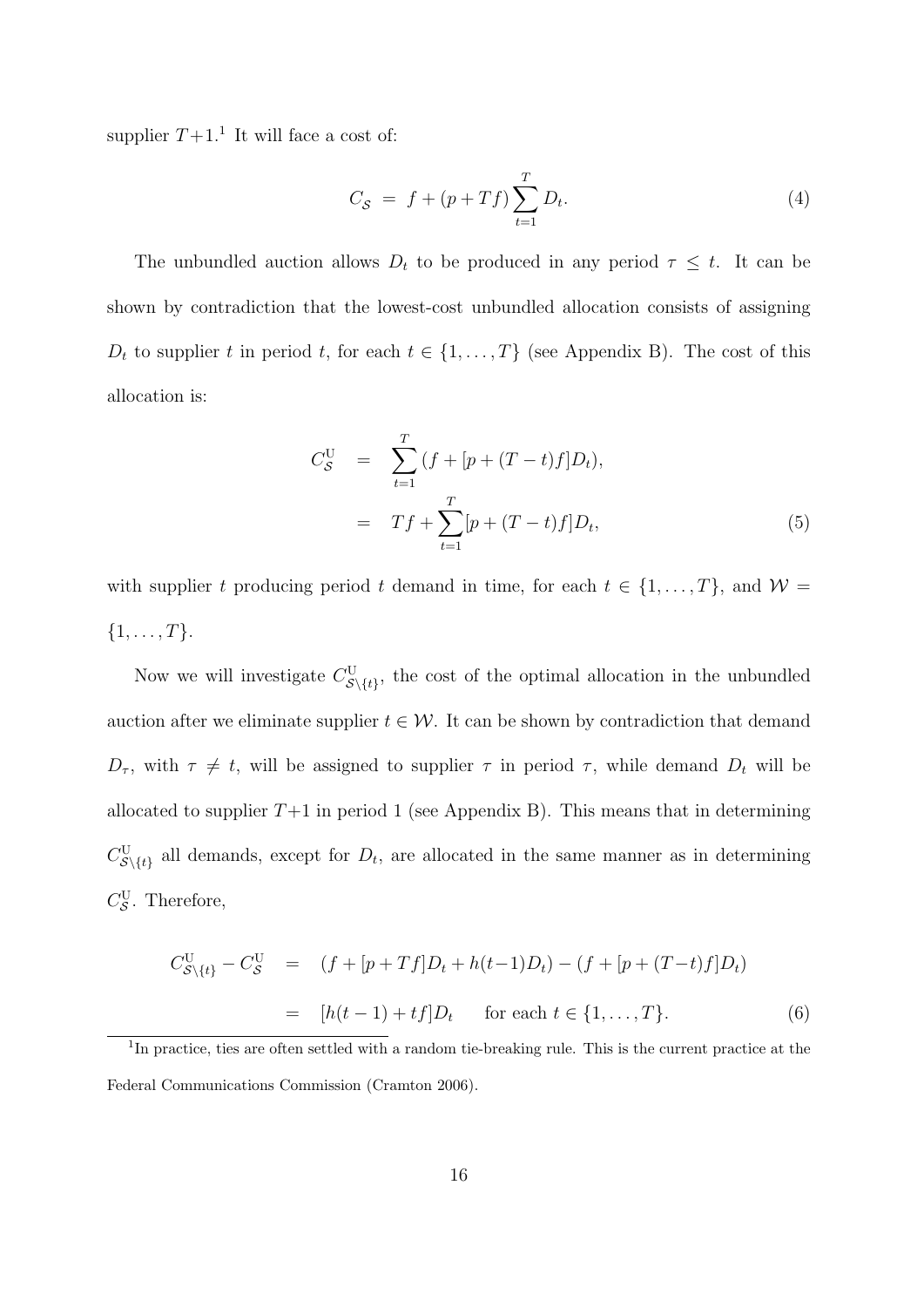From  $(1)$ , the buyer's total cost in the standard auction is:

$$
J = C_{\mathcal{S}\backslash\{T+1\}} + \sum_{t=2}^{T} (t-1)hD_t
$$
  
=  $f + (p+Tf) \sum_{t=1}^{T} D_t + h \sum_{t=2}^{T} (t-1)D_t$   
=  $f + \sum_{t=1}^{T} [p+Tf + h(t-1)]D_t$  (7)

where we have used the fact that, in the absence of supplier  $T+1$ , supplier T delivers the total T-period demand in the standard setting. From (2), the buyer's total cost in the unbundled auction is:

$$
J^{U} = C_{S}^{U} + \sum_{s \in W} (C_{S \setminus \{s\}}^{U} - C_{S}^{U})
$$
  
\n
$$
= C_{S}^{U} + \sum_{t=1}^{T} (C_{S \setminus \{t\}}^{U} - C_{S}^{U}), \text{ and from (5) and (6)}:
$$
  
\n
$$
= Tf + \sum_{t=1}^{T} [p + (T - t)f]D_{t} + \sum_{t=1}^{T} [h(t-1) + tf]D_{t}
$$
  
\n
$$
= Tf + \sum_{t=1}^{T} [p + Tf + h(t-1)]D_{t}, \text{ and from (7)}:
$$
  
\n
$$
= (T-1)f + J,
$$

and the savings are equal to  $-(T-1)f = -(|W| - 1)f = f - f|W|$ , since  $|W| = T$ . The tightness of the bound follows.  $\Box$ 

The following result is a corollary to Proposition 5.3. Note that the bound provided is independent of the unit product costs.

Corollary 5.5 The savings is bounded by  $J - J^U \geq -(\max_{s \in S} f_{s1}) \cdot \min\{|\mathcal{S}|,T\}$  +  $\min_{s \in \mathcal{S}} f_{s1}.$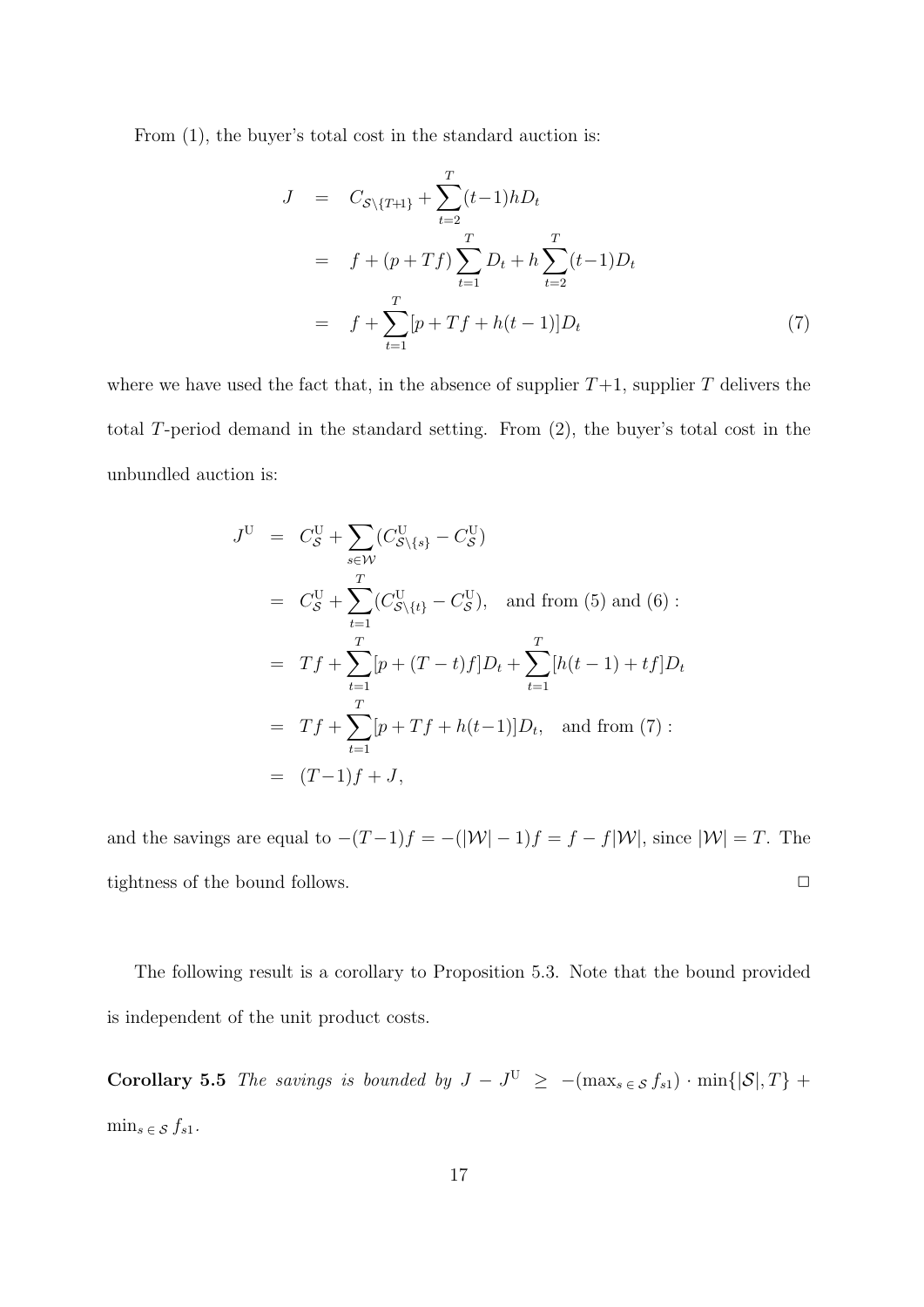| $\boldsymbol{S}$ | $f_{s1}$       |        |                |                | $p_{s1}$ $b_{s1}$ $f_{s2}$ $p_{s2}$ $b_{s2}$ |  |
|------------------|----------------|--------|----------------|----------------|----------------------------------------------|--|
|                  |                | 9      |                | $\overline{2}$ | 10.1                                         |  |
| $\sqrt{2}$       | $\overline{2}$ | $10\,$ | 2              | 2              | 10.1                                         |  |
| 3                | $2^{\circ}$    | 10.1   | $\overline{2}$ | $\overline{2}$ |                                              |  |

Table 2: Theorem 6.1 requires non-binding capacities

#### 6 Non-binding capacities

In this section we assume that the capacities of the suppliers are not binding, i.e.  $b_{st} \geq$  $\sum_{\tau=t}^{T} D_{\tau}$ , for all  $s \in \mathcal{S}$  and  $t \in \{1, ..., T\}$ . We show under this condition that, if the setup costs in period 1 are supplier-independent, then the unbundled auction results in a cost to the buyer that is less than or equal to that which would result under the standard auction.

**Theorem 6.1** Suppose that the setup cost in period 1 is supplier-independent, i.e.,  $f_{s1} =$  $f_{11}$  for all  $s \in S$ . Then if the capacities are not binding,  $J^{\text{U}} \leq J$ .

The following example demonstrates that the specification of non-binding capacities in Theorem 6.1 cannot be relaxed.

Example 6.2 Consider the scenario where the buyer requires an item over two time periods, with demand  $D_t = 1$  in each period t, where the buyer faces a unit holding cost of 1.1 in period 1. There are three suppliers, i.e.,  $S = \{1,2,3\}$ , each of which faces a holding cost of 1 in period 1. The other supplier data are shown in Table 2.

First have a look at the case of the standard auction, where demand for both periods must be produced in the first period. The winner of this auction is supplier 2, with cost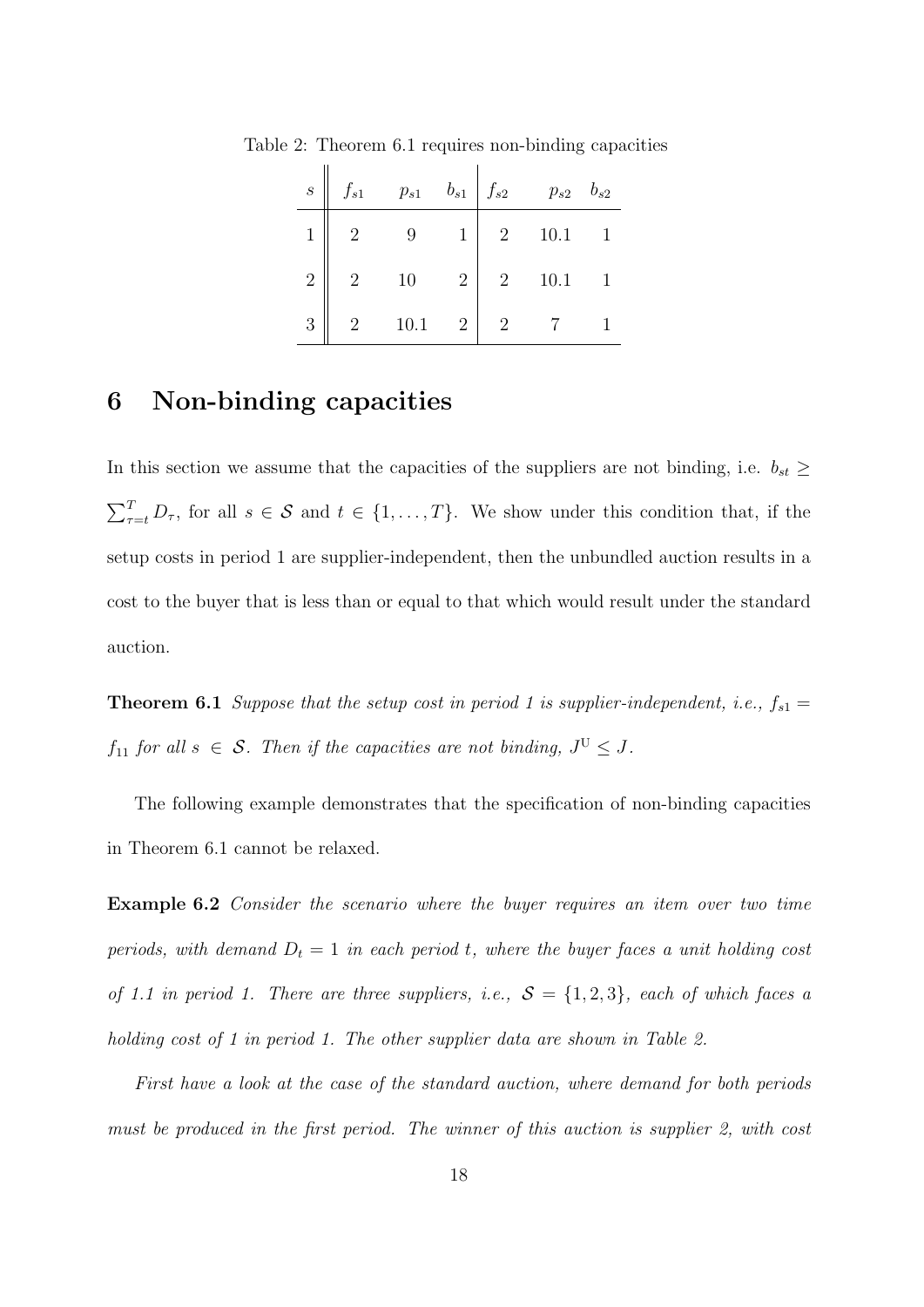22:

$$
C_{\mathcal{S}} = 2 + 2(10) = 22 \ \ [w = 2].
$$

As before, the unbundled auction allows three possibilities of supply: (i)  $D_1$  and  $D_2$  are produced by a single supplier in period 1, in which case the supplier incurs the inventory cost; (ii)  $D_1$  and  $D_2$  are produced by two different suppliers in period 1, in which case the supplier for  $D_2$  incurs an inventory cost; or (iii)  $D_1$  is produced in period 1 and  $D_2$  is produced in period 2, which involves one or two suppliers and no inventory costs. Therefore:

$$
C_{\mathcal{S}}^{U} = \min \{ \min_{s \in \mathcal{S}} \{ (f_{s1} + p_{s1}(D_1 + D_2)) + (h_{s1}D_2) \},
$$
  
\n
$$
\min_{s,s'} \{ (f_{s1} + p_{s1}D_1) + (f_{s'1} + p_{s'1}D_2 + h_{s'1}D_2) \},
$$
  
\n
$$
\min_{s,s'} \{ (f_{s1} + p_{s1}D_1) + (f_{s'2} + p_{s'2}D_2) \} \}
$$
  
\n
$$
= \min \{ 2 + 2(10) + 1 \, [w_1 = w_2 = 2],
$$
  
\n
$$
(2 + 10) + (2 + 9 + 1) \, [w_1 = 2, w_2 = 1],
$$
  
\n
$$
(2 + 9) + (2 + 7) \, [w_1 = 1, w_2 = 3] \}
$$
  
\n
$$
= \min \{ 23, 24, 20 \} = 20 \, [w_1 = 1, w_2 = 3].
$$

Thus, the lowest cost policy is policy (iii) with supplier 1 producing period 1 demand and supplier 3 producing period 2 demand in period 2.

The buyer's total cost in the standard auction is

$$
J = C_{\mathcal{S}\backslash \{2\}} + H_1 D_2 = 2 + 2(10.1) + 1.1(1) = 23.3.
$$

The buyer's total cost in the unbundled auction is given by

$$
J^{\mathbf{U}}=C_{\mathcal{S}\backslash\{1\}}^{\mathbf{U}}+C_{\mathcal{S}\backslash\{3\}}^{\mathbf{U}}-C_{\mathcal{S}}^{\mathbf{U}}.
$$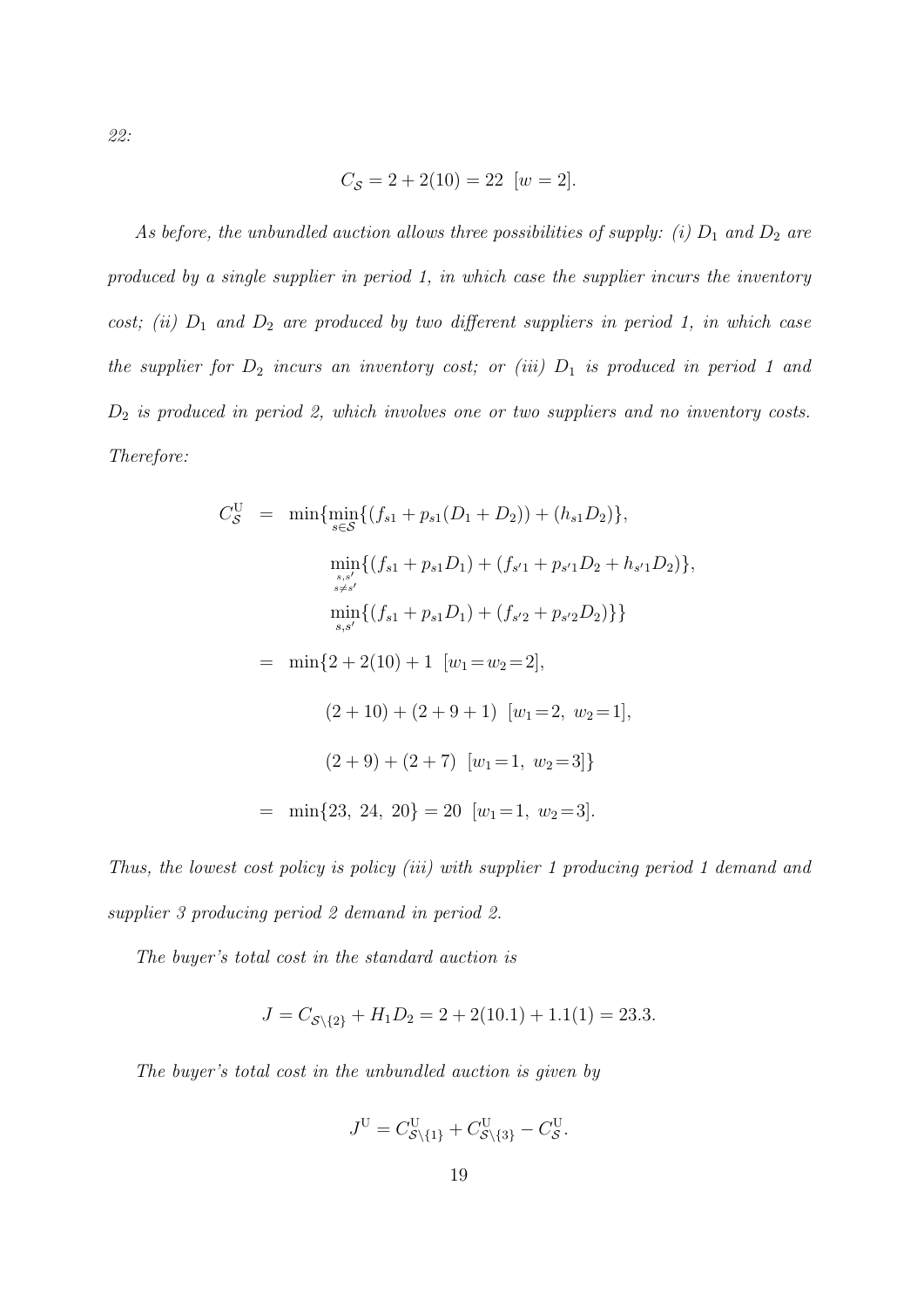After we eliminate supplier 1, we could purchase the period 1 unit from supplier 2 at an additional cost of 1 for a total cost for both periods of 21, or could purchase both units in period 1 from supplier 2 at a total cost (including inventory) of 23, which is more expensive. However, after we eliminate supplier 3, the best option is to purchase both units in period 1 from supplier 2 at a total cost of 23. In summary, the buyer's total cost in the unbundled auction is equal to  $J^U = 21 + 23 - 20 = 24$ , and the savings are negative:  $23.3 - 24 = -0.7$ .

Example 5.2 from Section 5 demonstrates that Theorem 6.1 will not hold under supplier-dependent setup costs in period 1. The explanation is simple: Setup costs can act effectively like capacities to discriminate between lower and higher levels of production.

#### 7 Conclusions

We have considered the case of a firm, called the buyer, who requires a product for a specified time period, where the firm will auction to his suppliers either his aggregate demand, i.e., a "standard auction," or will first break down his demand by time period and allow bids on one or more periods, including the possibility of package bids, i.e., an "unbundled auction." In the first case, he makes use of a (reverse) Vickrey auction; in the second case he employs the generalization, the VCG mechanism. We find that the unbundled auction can result in a higher cost to the buyer than the standard auction. Specifically, we find that the cost to the auctioneer of the unbundled auction can exceed the cost of the standard auction by as much as the maximum period 1 setup cost times the minimum of the number of suppliers and  $T$ , minus the minimum period 1 setup cost.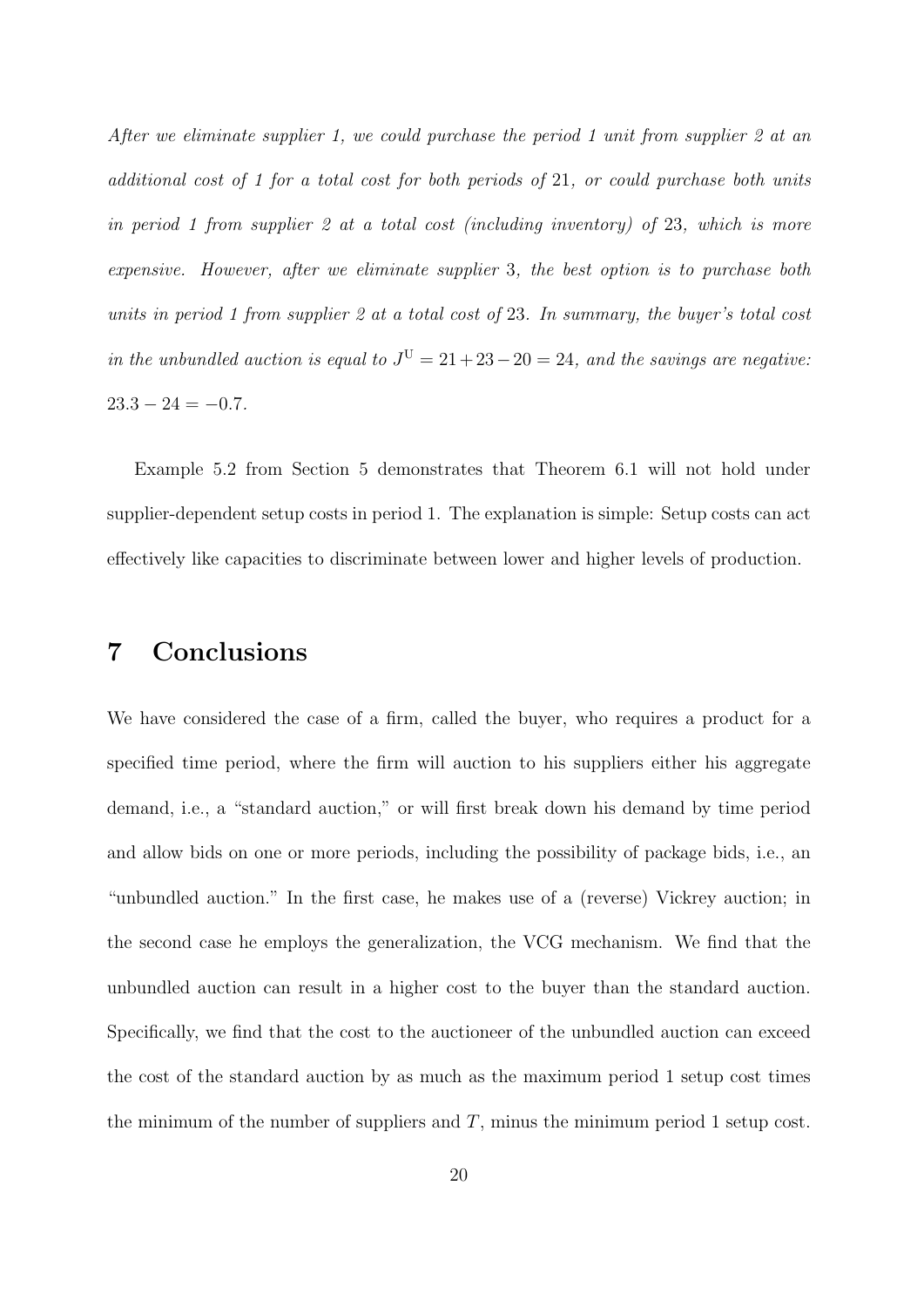We also show via an example that this bound is sharp.

The explanation for the above result is that, in the unbundled auction, the suppliers will not only bid more competitively against each other, but will also bid more competitively against the buyer. This situation is only possible when there are capacity constraints on the suppliers. If they have no capacity constraints, the unbundled auction offers them no competitive advantage against the buyer as compared with the standard auction. We establish this by showing that without capacity constraints the unbundled auction will result in a lower or equal cost to the auctioneer than the standard auction. Our results depend on the relatively mild assumption that all the suppliers have the same setup cost in the first period. We show via an example that this assumption is required. Our results are quite general, with no restrictions on demand, and allowing for an arbitrary number of items, bidders, and periods.

The managerial implications are as follows. A firm that normally satisfies demand for a product upstream in a supply chain via a procurement auction should be judicious in it its choice of auction format. Specifically, if it knows that the quantities it requires from its suppliers would be comfortably under the production capacities of each of its suppliers, then it would generally be to its advantage to make use of an unbundled auction for procurement. However, where the production capacities of the suppliers may be binding, the standard auction would minimize the worst case supplier procurement cost. However, this worst case cost decreases in the number of bidders and the fixed cost of supplier production in the first period.

This paper introduced the concept of auction transformation, the conversion of a auction into a combinatorial auction by the unbundling of buyer demand into component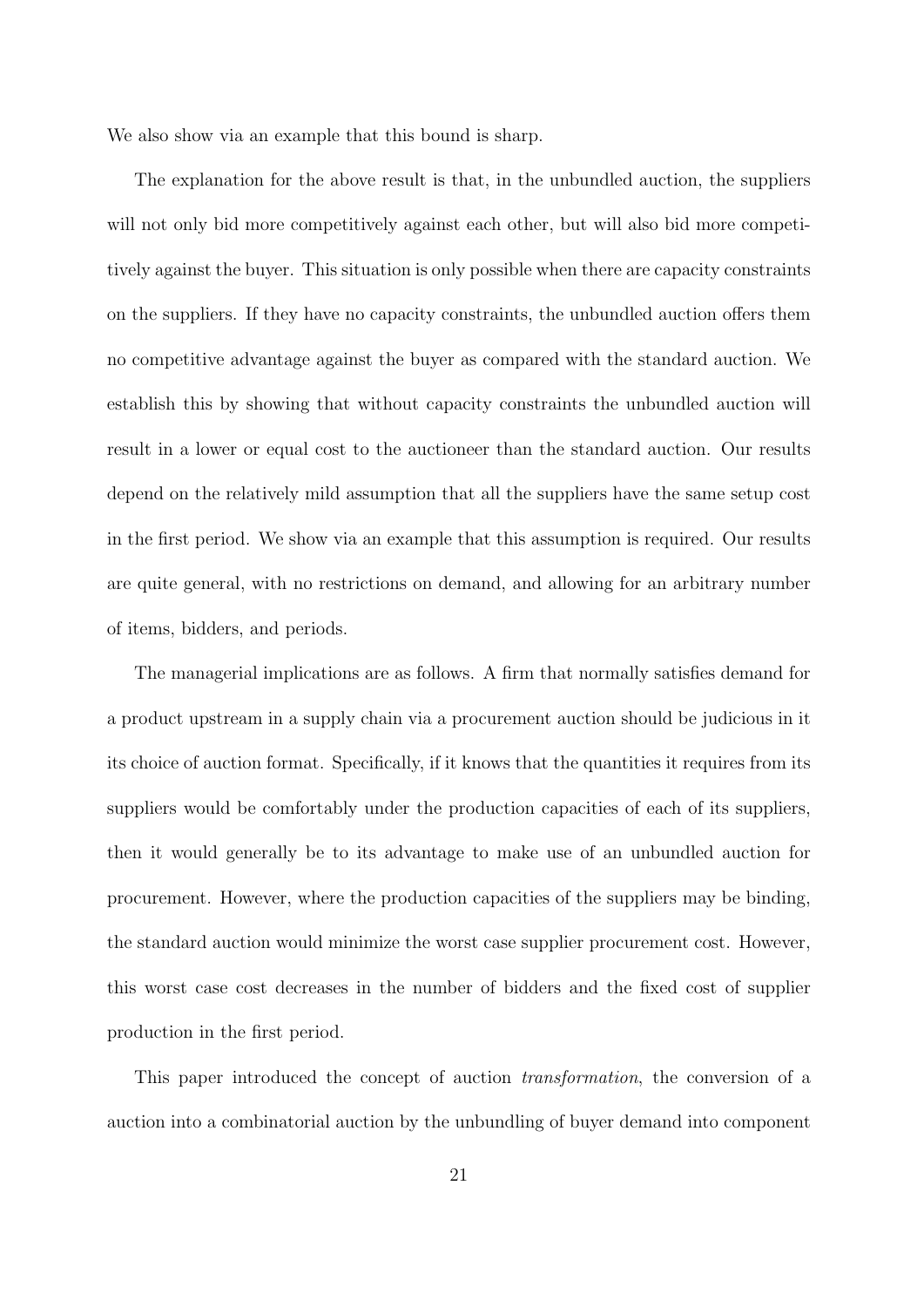time periods. We suspect that auction transformation can apply more generally, viz., the transformation of a standard auction to a combinatorial auction can occur in other contexts. We offer this up as an intriguing area for future research.

Finally, as pointed out by Ausubel and Milgrom (2006), since truthful reporting is a dominant strategy under the VCG mechanism, the suppliers have no incentive to spend resources learning about competitor values' or strategies'. Our results do not contradict this, or course. However, they bring in a new dimension from the point of view of the buyer. Specifically, in the choice of standard versus unbundled auction, the buyer would have a clear incentive to spend resources learning about the production capacities of its suppliers.

#### References

- Ausubel, L.M., P. Milgrom. 2006. The lovely but lonely Vickrey auction. P. Cramton, Y. Shoham, R. Steinberg, eds., Combinatorial Auctions, chap. 1. MIT Press, Cambridge, MA, 17–40.
- Bapna, R., P. Goes, A. Gupta. 2005. Pricing and allocation for quality-differentiated online services. Management Sci.  $51(7)$  1141-1150.
- Bichler, M., A. Davenport, G. Hohner, J. Kalagnanam. 2006. Industrial procurement auctions. P. Cramton, Y. Shoham, R. Steinberg, eds., Combinatorial Auctions, chap. 23. MIT Press, Cambridge, MA, 593–612.
- Cramton, P., Y. Shoham, R. Steinberg, eds. 2006. Combinatorial Auctions. MIT Press, Cambridge, MA.

Elmaghraby, W. 2004. Pricing and auctions in emarketplaces. D. Simchi-Levi, S.D. Wu, Z.-J.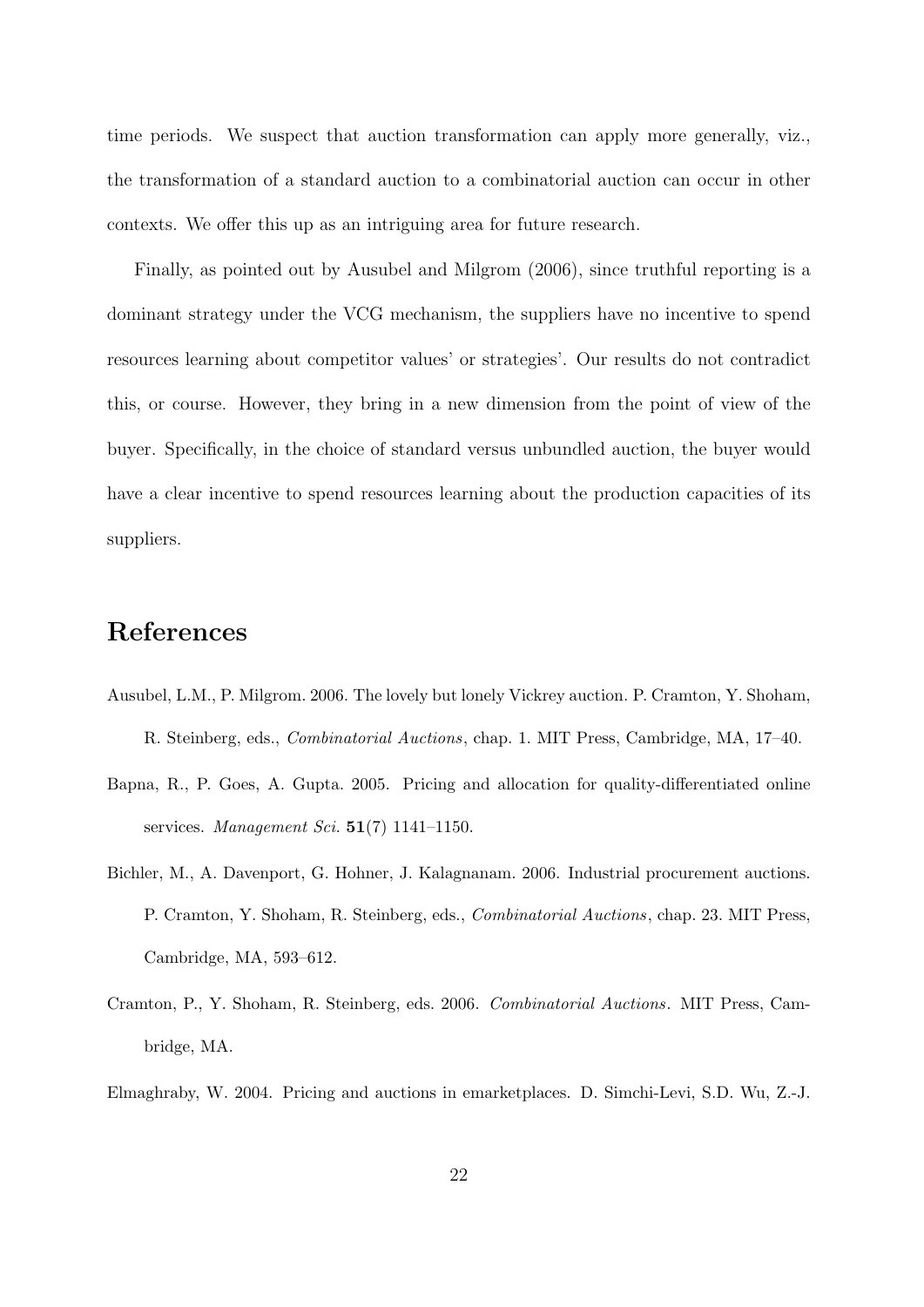Shen, eds., Handbook of Quantitative Supply Chain Analysis: Modeling in the E-Business Era, chap. 6. Kluwer Academic Publishers, Norwell, MA, 213–245.

- Elmaghraby, W. 2005. The effect of asymmetric bidder size on an auction's performance: Are more bidders always better? Management Sci. 51(12) 1763-1776.
- Hanson, W., R.K. Martin. 1990. Optimal bundle pricing. Management Sci. 36(12) 155–174.
- Hart, O.D. 1975. On the optimality of equilibrium when the market structure is incomplete. J. Econom. Theory 11 418–443.
- Hohner, G., J. Rich, E. Ng, G. Reid, A.J. Davenport, J.R. Kalagnanam, H.S. Lee, C. An. 2003. Combinatorial and quantity-discount procurement auctions benefit Mars, Incorporated and its suppliers. *Interfaces* **33**(1) 23–35.
- Kameshwaran, S., L. Benyoucef, X. Xie. 2005. Discount auctions for procuring heterogeneous items. Proceedings of the 7th International Conference on Electronic Commerce, Xi'an, China, August 2005 [ICEC'05]. ACM International Conference Proceeding Series, Vol. 113, 244–249.
- Nisan, N. 2006. Bidding languages for combinatorial auctions. P. Cramton, Y. Shoham, R. Steinberg, eds., Combinatorial Auctions, chap. 9. MIT Press, Cambridge, MA, 215–231.
- Schoenherr, T., V. Mabert. 2006. Bundling for B2B procurement auctions: current state and best practices. International Journal of Integrated Supply Management 2(3) 189–213.
- Tunca, T.I., Q. Wu. 2006. Multiple sourcing and procurement process selection with bidding events. Working Paper, Stanford University, Graduate School of Business.
- Vickrey, W. 1961. Counterspeculation, auctions, and competitive sealed tenders. J. Finance  $16(1)$  8–37.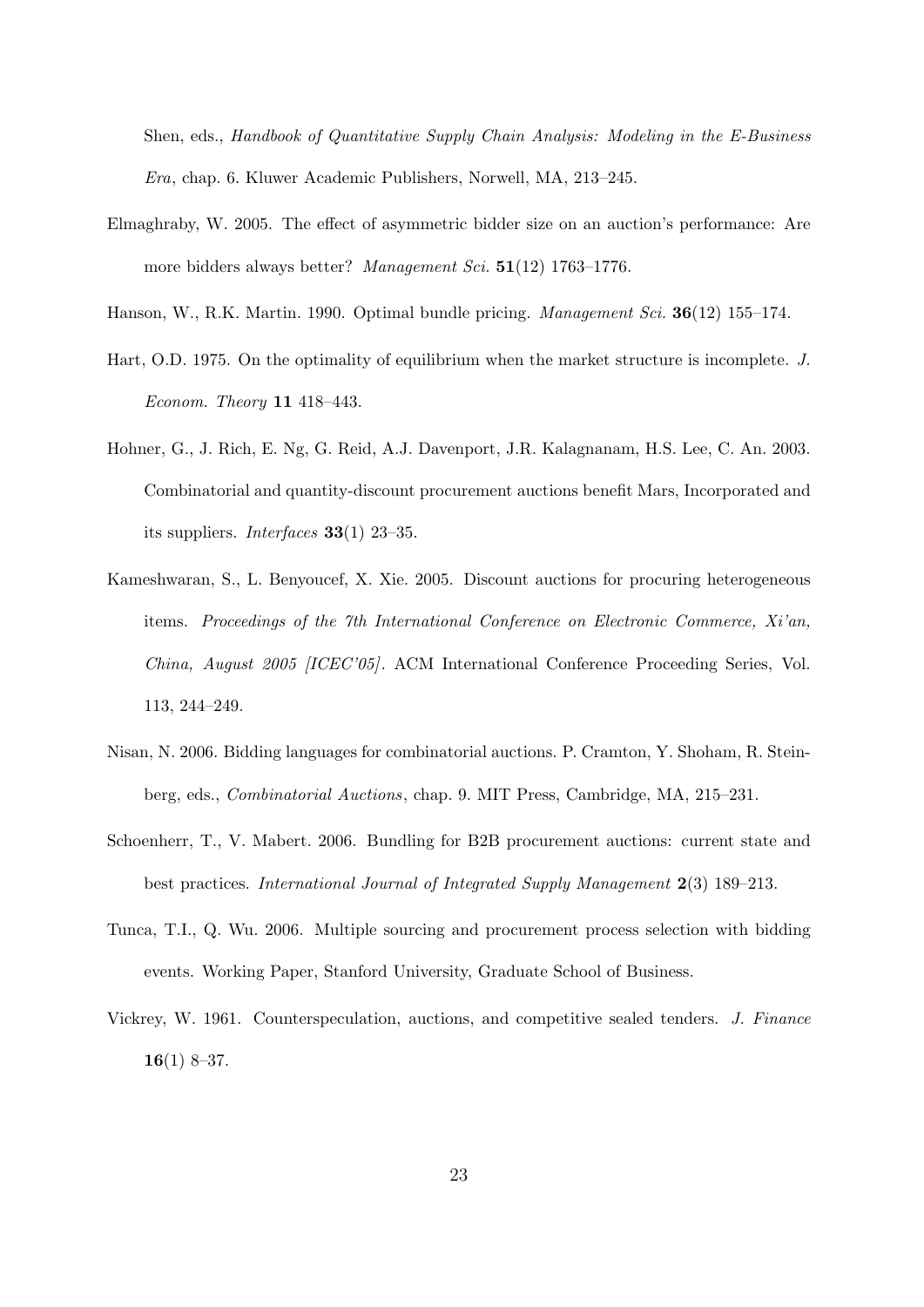### Appendix

#### A Technical Results

In order to prove the main results of the paper, we first establish several technical results.

The following lemma relates the costs of the optimal allocation in both the standard and the unbundled auctions.

**Lemma A.1** 
$$
C_S^{\text{U}} \leq C_S + \sum_{t=2}^T (\sum_{\tau=1}^{t-1} H_{\tau}) D_t
$$
.

Proof: Since the optimal allocation in the standard auction is always feasible in the unbundled auction, it follows that: The lowest production and inventory holding cost at which the set of suppliers  $S$  can supply the vector of demands  $D$  in the unbundled auction will never exceed the lowest production cost at which any one supplier can supply the total T-period demand in the standard auction plus the inventory holding costs of the buyer. The lemma is a concise re-statement of this.  $\Box$ 

Let  $w_{-}$  be the supplier delivering the total T-period demand  $\sum_{t=1}^{T} D_t$  in  $C_{\mathcal{S}\S{w}}$ . We may observe that when the setup costs in period 1 are supplier-independent then  $w$  is the supplier with the cheapest unit production costs in period 1 among all those suppliers who have sufficient capacity to produce the total T-period demand  $\sum_{t=1}^{T} D_t$  in period 1, similarly w<sub>-</sub> is the supplier with the second-cheapest unit production costs in period 1 among all those suppliers who have sufficient capacity to produce the total T-period demand  $\sum_{t=1}^{T} D_t$  in period 1.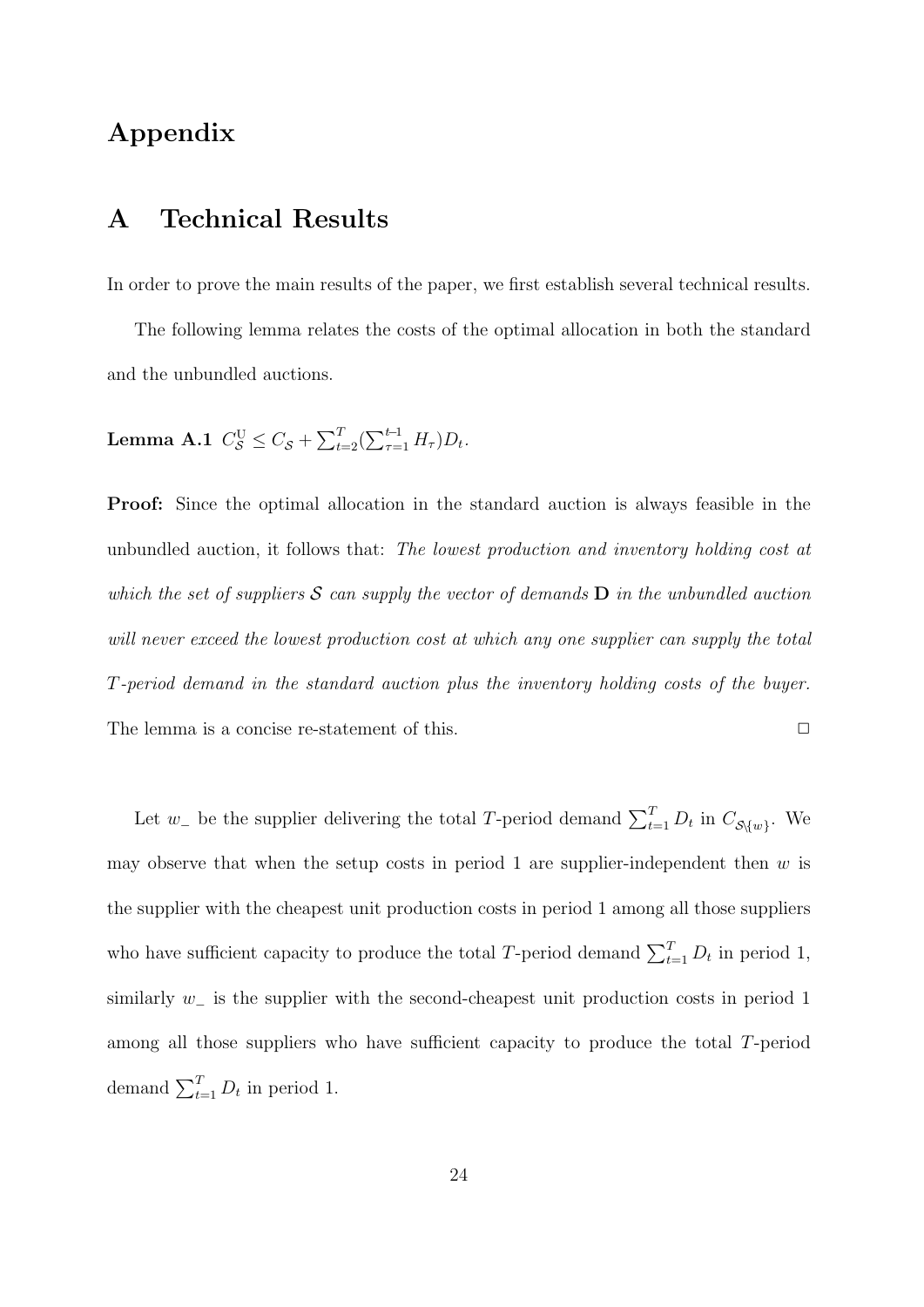The following lemma proposes an upper bound on the total production costs incurred by w when producing a subset of demands.

**Lemma A.2** For any  $T' \subseteq \{1, \ldots, T\}$ , we have that:

$$
f_{w,1} + \sum_{t \in T'} (p_{w,1}) D_t \le \max_{s \in S} f_{s1} + \sum_{t \in T'} (p_{w_{-},1}) D_t.
$$

**Proof:** If  $p_{w,1} \leq p_{w_1,1}$ , the result holds trivially. Otherwise, if  $p_{w,1} > p_{w_1,1}$ , we have that

$$
C_{\mathcal{S}} \leq C_{\mathcal{S}\{w\}}
$$
  
\n
$$
f_{w,1} + \sum_{t=1}^{T} (p_{w,1})D_t \leq f_{w_{-},1} + \sum_{t=1}^{T} (p_{w_{-},1})D_t
$$
  
\n
$$
f_{w,1} + \sum_{t \in T'} (p_{w,1})D_t + \sum_{t \notin T'} (p_{w,1})D_t \leq f_{w_{-},1} + \sum_{t \in T'} (p_{w_{-},1})D_t + \sum_{t \notin T'} (p_{w_{-},1})D_t
$$
  
\n
$$
f_{w,1} + \sum_{t \in T'} (p_{w,1})D_t + \sum_{t \notin T'} (p_{w,1} - p_{w_{-},1})D_t \leq f_{w_{-},1} + \sum_{t \in T'} (p_{w_{-},1})D_t
$$
  
\n
$$
f_{w,1} + \sum_{t \in T'} (p_{w,1})D_t \leq f_{w_{-},1} + \sum_{t \in T'} (p_{w_{-},1})D_t
$$
  
\n
$$
f_{w,1} + \sum_{t \in T'} (p_{w,1})D_t \leq \max_{s \in \mathcal{S}} f_{s1} + \sum_{t \in T'} (p_{w_{-},1})D_t,
$$

and the desired inequality follows.  $\Box$ 

In the following, we obtain an upper bound on the costs  $C_{\mathcal{S}\setminus\{s\}}^{\mathbf{U}}$ . The following notation will be used throughout the rest of the appendix. Let  $T_s$  be the set of demands won by supplier s in the unbundled auction while  $C_{\mathcal{S},s}^{\mathrm{U}}$  is the cost to s of supplying its allocation  $T_s$ .

Lemma A.3 We have that:

$$
\max_{s \in S} f_{s1} + \sum_{t \in T_s} (p_{w_{-},1} + \sum_{\tau=1}^{t-1} H_{\tau}) D_t + (C_S^{\mathrm{U}} - C_{S,s}^{\mathrm{U}}) \ge C_{S \setminus \{s\}}^{\mathrm{U}} \ s \in \mathcal{W}.
$$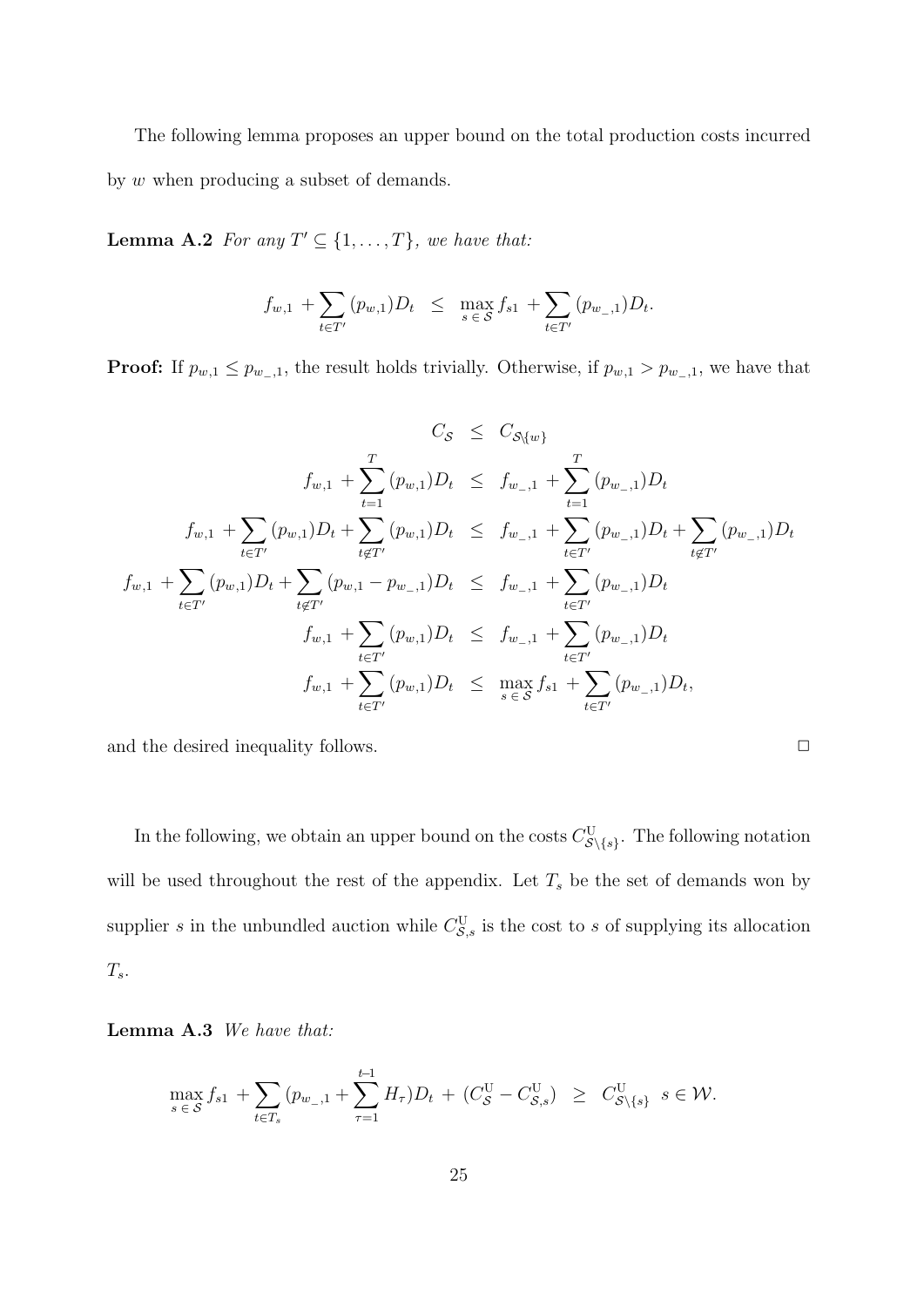**Proof:** We will establish these inequalities by finding an allocation in the unbundled auction in the absence of supplier  $s \in \mathcal{W}$ , based on the optimal allocation of the unbundled auction.

Let us first assume that  $s \neq w$ . The right hand side of the inequality is by definition the lowest cost of supplying all the demands in the unbundled scenario when supplier s is not present. In the absence of  $s$ , all the demands allocated to him,  $T_s$ , can be assigned to  $w$  in period 1, while demand in the remaining periods is supplied under the optimal allocation  $C_S^{\text{U}}$ , at a cost of  $C_S^{\text{U}} - C_{S,s}^{\text{U}}$ . In this re-allocation of the demands  $T_s$ , a total production and inventory holding costs of at most  $f_{w,1} + \sum_{t \in T_s} (p_{w,1} + \sum_{\tau=1}^{t-1} H_\tau) D_t$  is incurred. Note that, in this last expression, we have invoked the standard supply chain assumption presented in Section 4 that holding inventory at the buyer is always at least as expensive as holding it as the suppliers. Finally, using Lemma A.2, we have that this expression is bounded above by  $\max_{s \in S} f_{s1} + \sum_{t \in T_s} (p_{w_{-},1} + \sum_{\tau=1}^{t-1} H_{\tau}) D_t$ .

The proof is similar for  $s = w$ . We just need to assign the demands in  $T_s$  to  $w_-\$ .  $\Box$ 

We will denote by  $p_t^{(n)}$  $\binom{n}{t}$  a the *n*-th cheapest period-t unit production cost among all those suppliers who have sufficient capacity to produce  $\alpha$  units in period t. When capacity is not binding, we will drop the subindex  $\alpha$ . As pointed out above, if the setup cost in period 1 is supplier-independent,  $w_{-}$  is the supplier with the second-cheapest unit production costs in period 1 among all those suppliers who have sufficient capacity to produce the total T-period demand  $\sum_{t=1}^{T} D_t$  in period 1, i.e.,  $p_{w_1,1} = p_1^{(2)}$  $\sum_{t=1}^{(2)}\left| \sum_{t=1}^{T}D_{t},\right|$  and we obtain the following corollary.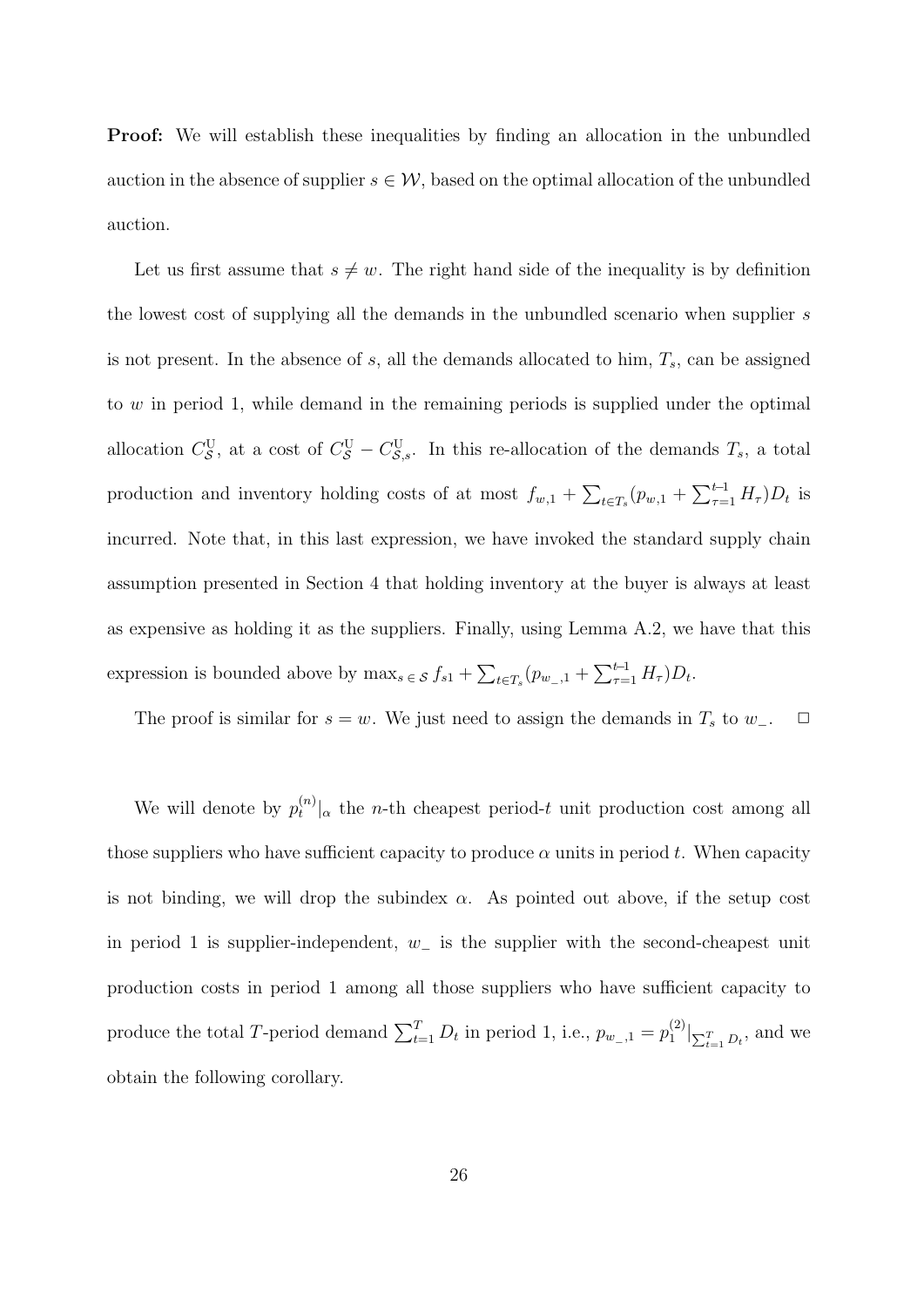**Corollary A.4** Suppose that the setup cost in period 1 is supplier-independent, i.e.,  $f_{s1} =$  $f_{11}$  for all  $s \in S$ . Then:

$$
f_{11} + \sum_{t \in T_s} (p_1^{(2)}|_{\sum_{t=1}^T D_t} + \sum_{\tau=1}^{t-1} H_{\tau}) D_t + (C_S^{\mathrm{U}} - C_{\mathcal{S},s}^{\mathrm{U}}) \geq C_{\mathcal{S} \setminus \{s\}}^{\mathrm{U}} \ s \in \mathcal{W}.
$$

A similar result can be obtained when the capacity of supplier  $w_1$  in period 1 is not binding.

Lemma A.5 Suppose that the setup cost in period 1 is supplier-independent. If the capacity of supplier  $w_1$  in period 1 is at least equal to  $\sum_{t=1}^{T} D_t$ , then

$$
\sum_{t \in T_s} (p_1^{(1)}|_{\sum_{t=1}^T D_t} + \sum_{\tau=1}^{t-1} H_\tau) D_t + (C_S^{\mathrm{U}} - C_{S,s}^{\mathrm{U}}) \ge C_{S \setminus \{s\}}^{\mathrm{U}} \ s \in \mathcal{W} \setminus \{w_1\}.
$$

**Proof:** Similar to the proof of Lemma A.3, and using that the capacity of supplier  $w_1$ period 1 is not binding, we know that in the absence of s (where  $s \neq w_1$ ), all the demands allocated to s can be assigned to  $w_1$  in period 1, the winner of  $D_1$ , and perhaps others, in the unbundled auction. Therefore, we have:

$$
\sum_{t \in T_s} (p_{w_1,1} + \sum_{\tau=1}^{t-1} h_{w_1,\tau}) D_t + (C_S^{\mathrm{U}} - C_{S,s}^{\mathrm{U}}) \geq C_{S \setminus \{s\}}^{\mathrm{U}} \ s \in \mathcal{W} \setminus \{w_1\},\
$$

where we observe that we did not need pay for the setup costs when reassigning demands  $T_s$ .

In the following we will show that

$$
p_{w_1,1} + \sum_{\tau=1}^{t-1} h_{w_1,\tau} \le p_1^{(1)} \big|_{\sum_{t=1}^T D_t} + \sum_{\tau=1}^{t-1} H_\tau \quad t \in T_s; s \in \mathcal{W} \setminus \{w_1\}
$$
(8)

and the desired inequality will hold.

Denote by  $T_{w_1}^1$  the set of consecutive demands in  $T_{w_1}$  containing  $D_1$ . The costs of assigning the demands in  $T_{w_1}^1$  to  $w_1$  are at least as cheap as the costs of assigning  $T_{w_1}^1$  to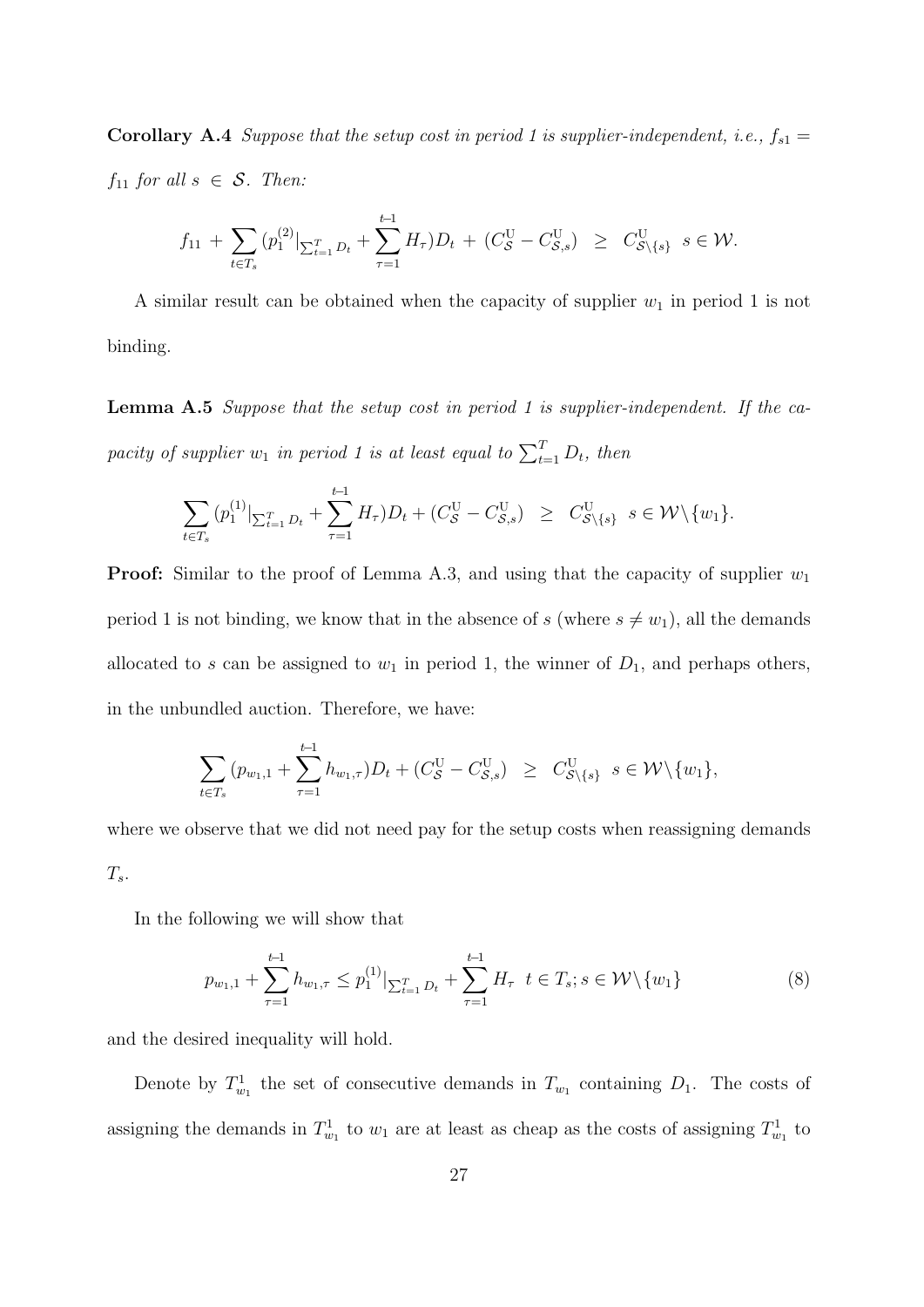w and letting the buyer pay for the inventory holding costs, i.e.

$$
f_{11} + \sum_{t \in T_{w_1}^1} (p_{w_1,1} + \sum_{\tau=1}^{t-1} h_{w_1,\tau}) D_t \leq f_{11} + \sum_{t \in T_{w_1}^1} (p_1^{(1)}|_{\sum_{t=1}^T D_t} + \sum_{\tau=1}^{t-1} H_{\tau}) D_t
$$
  

$$
\sum_{t \in T_{w_1}^1} (p_{w_1,1} + \sum_{\tau=1}^{t-1} h_{w_1,\tau}) D_t \leq \sum_{t \in T_{w_1}^1} (p_1^{(1)}|_{\sum_{t=1}^T D_t} + \sum_{\tau=1}^{t-1} H_{\tau}) D_t.
$$

This means that for at least one demand in  $T_{w_1}^1$ , say  $D_{t^*}$ , we have that

$$
p_{w_1,1} + \sum_{\tau=1}^{t^*-1} h_{w_1,\tau} \le p_1^{(1)}|_{\sum_{t=1}^T D_t} + \sum_{\tau=1}^{t^*-1} H_{\tau},
$$

and thus

$$
p_{w_1,1} + \sum_{\tau=1}^{t-1} h_{w_1,\tau} \le p_1^{(1)}|_{\sum_{t=1}^T D_t} + \sum_{\tau=1}^{t-1} H_\tau,
$$

for all  $t \geq t^*$ .

Now inequality (8) follows by observing that any demand in  $T_s$  occurs after period  $t^*$ .

If  $w_1 = w$ , the capacity of supplier  $w_1$  in period 1 is at least equal to  $\sum_{t=1}^T D_t$ . Therefore, we have that

**Corollary A.6** Suppose that the setup cost in period 1 is supplier-independent. If  $w_1 =$ w, then

$$
\sum_{t \in T_s} (p_1^{(1)}|_{\sum_{t=1}^T D_t} + \sum_{\tau=1}^{t-1} H_{\tau}) D_t + (C_S^{\mathrm{U}} - C_{\mathcal{S},s}^{\mathrm{U}}) \ge C_{\mathcal{S} \setminus \{s\}}^{\mathrm{U}} \ s \in \mathcal{W} \setminus \{w_1\}.
$$

The following lemma gives a useful expression of the savings.

Lemma A.7 The expression of the savings is equal to

$$
J - J^{\mathcal{U}} = f_{w_{-},1} + \sum_{s \in \mathcal{W}} \left[ \sum_{t \in T_s} (p_{w_{-},1} + \sum_{\tau=1}^{t-1} H_{\tau}) D_t + (C_{\mathcal{S}}^{\mathcal{U}} - C_{\mathcal{S},s}^{\mathcal{U}}) - C_{\mathcal{S} \setminus \{s\}}^{\mathcal{U}} \right]. \tag{9}
$$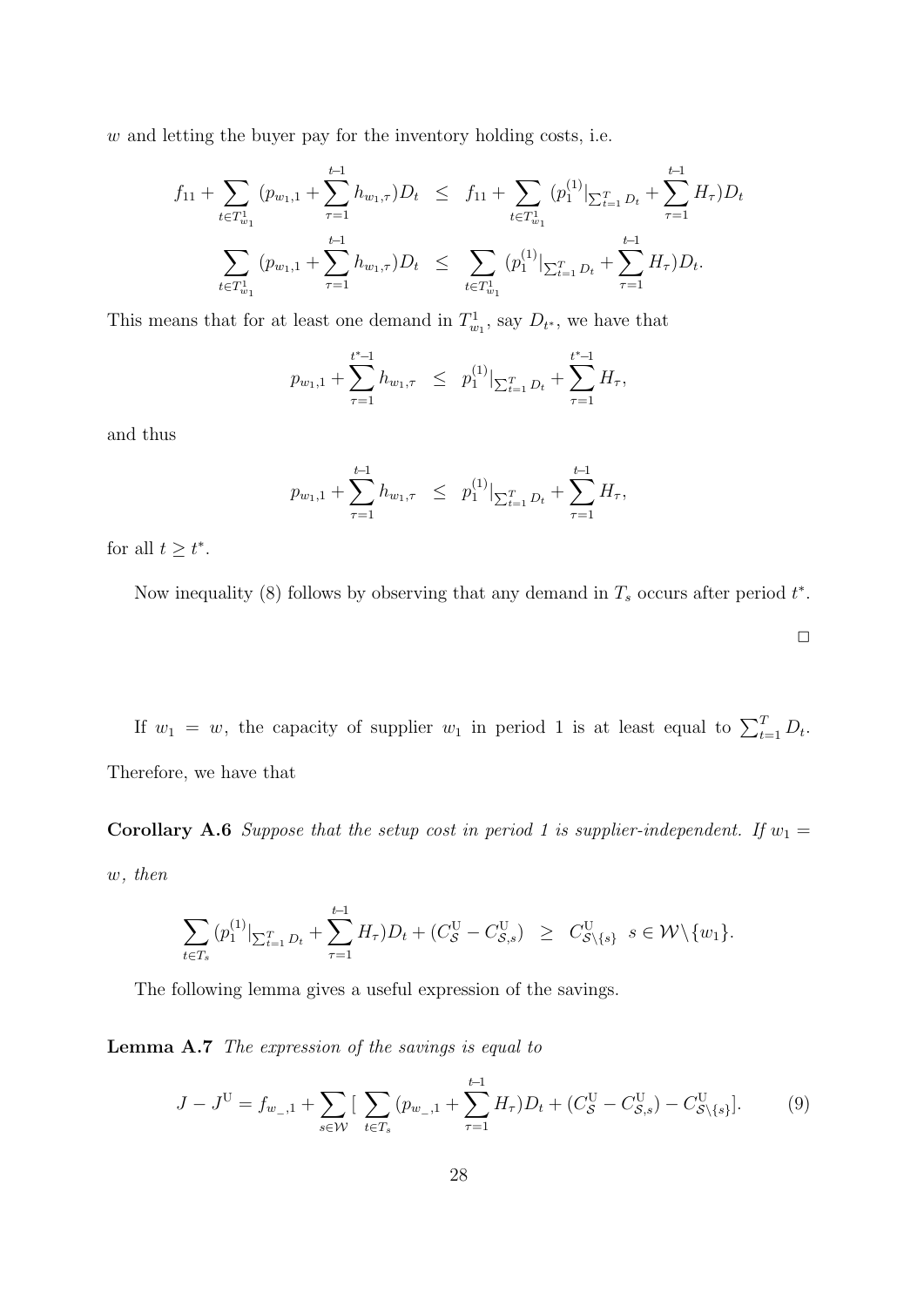**Proof:** From equations (1) and (2), we have that:

$$
J - J^{U} = C_{S \setminus \{w\}} + \sum_{t=2}^{T} (\sum_{\tau=1}^{t-1} H_{\tau}) D_{t} - [C_{S}^{U} + \sum_{s \in W} (C_{S \setminus \{s\}}^{U} - C_{S}^{U})]
$$
  
=  $f_{w_{-},1} + p_{w_{-},1} \sum_{t=1}^{T} D_{t} + \sum_{t=2}^{T} (\sum_{\tau=1}^{t-1} H_{\tau}) D_{t} - [C_{S}^{U} + \sum_{s \in W} (C_{S \setminus \{s\}}^{U} - C_{S}^{U})].$ 

We can rewrite this as a double summation over the winners in the unbundled auction  $s \in \mathcal{W}$  and the index set of demands  $t \in T_s$  won by each winner. Thus:

$$
J - J^{U} = f_{w_{-},1} + \sum_{s \in \mathcal{W}} \sum_{t \in T_{s}} (p_{w_{-},1} + \sum_{\tau=1}^{t-1} H_{\tau}) D_{t} - [\sum_{s \in \mathcal{W}} C_{S,s}^{U} + \sum_{s \in \mathcal{W}} (C_{S \setminus \{s\}}^{U} - C_{S}^{U})]
$$
  

$$
= f_{w_{-},1} + \sum_{s \in \mathcal{W}} [\sum_{t \in T_{s}} (p_{w_{-},1} + \sum_{\tau=1}^{t-1} H_{\tau}) D_{t} - C_{S,s}^{U} - (C_{S \setminus \{s\}}^{U} - C_{S}^{U})]
$$
  

$$
= f_{w_{-},1} + \sum_{s \in \mathcal{W}} [\sum_{t \in T_{s}} (p_{w_{-},1} + \sum_{\tau=1}^{t-1} H_{\tau}) D_{t} + (C_{S}^{U} - C_{S,s}^{U}) - C_{S \setminus \{s\}}^{U}].
$$

| ___ |  |  |
|-----|--|--|

## B Proofs of Main Results

## Proof of Proposition 5.1

We will analyze the two cases separately.

(i) Since by assumption  $\mathcal{W} = \{w_1\}$ , the savings is given by:

$$
J - J^{U} = (C_{S \setminus \{w\}} + \sum_{t=2}^{T} (\sum_{\tau=1}^{t-1} H_{\tau}) D_{t}) - C_{S \setminus \{w_{1}\}}^{U}
$$
  
\n
$$
\geq (C_{S \setminus \{w\}} + \sum_{t=2}^{T} (\sum_{\tau=1}^{t-1} H_{\tau}) D_{t}) - (C_{S \setminus \{w_{1}\}} + \sum_{t=2}^{T} (\sum_{\tau=1}^{t-1} H_{\tau}) D_{t})
$$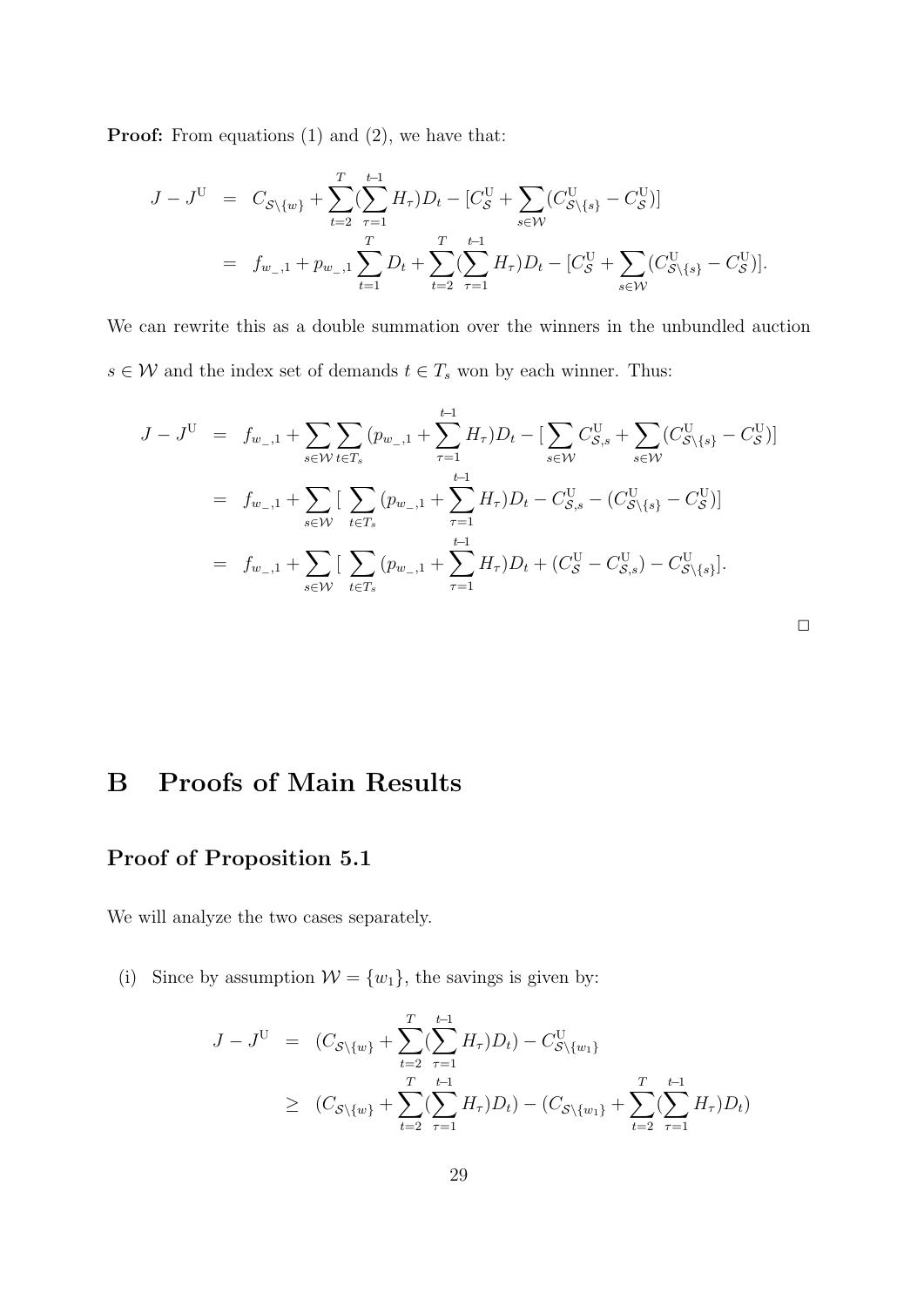$$
= C_{\mathcal{S}\backslash \{w\}} - C_{\mathcal{S}\backslash \{w_1\}}
$$
  

$$
\geq 0.
$$

The first inequality follows from Lemma A.1. The second inequality follows from the fact that the winner of the standard auction is the supplier who can deliver the total T-period demand at lowest cost.

(ii) From Corollary A.6:

$$
\sum_{t \in T_s} (p_1^{(2)}|_{\sum_{t=1}^T D_t} + \sum_{\tau=1}^{t-1} H_\tau) D_t + (C_S^U - C_{S,s}^U) \ge C_{S \setminus \{s\}}^U \quad s \in \mathcal{W} \setminus \{w_1\}. \tag{10}
$$

From Corollary A.4 for the case of  $s = w_1$ :

$$
f_{11} + \sum_{t \in T_{w_1}} (p_1^{(2)}|_{\sum_{t=1}^T D_t} + \sum_{\tau=1}^{t-1} H_\tau) D_t + (C_S^U - C_{S,w_1}^U) \ge C_{S \setminus \{w_1\}}^U.
$$
 (11)

From (10), (11), and Lemma A.7 for the case of supplier-independent setup costs in period 1:

$$
J - J^{U} = f_{11} + \sum_{s \in W} \left[ \sum_{t \in T_s} (p_1^{(2)} |_{\sum_{t=1}^{T} D_t} + \sum_{\tau=1}^{t-1} H_{\tau}) D_t + (C_{\mathcal{S}}^{U} - C_{\mathcal{S},s}^{U}) - C_{\mathcal{S} \setminus \{s\}}^{U} \right] \ge 0.
$$
\n(12)

So, in both cases,  $J^\mathrm{U}\le J.$  $U \leq J$ .

#### Proof of Proposition 5.3

Using Lemma A.7, the expression of the savings is equal to:

$$
J - J^{U} = f_{w_{-},1} + \sum_{s \in \mathcal{W}} \left[ \sum_{t \in T_s} (p_{w_{-},1} + \sum_{\tau=1}^{t-1} H_{\tau}) D_t + (C_S^U - C_{S,s}^U) - C_{S \setminus \{s\}}^U \right]
$$
  
=  $f_{w_{-},1} + \sum_{s \in \mathcal{W}} \left[ - \max_{s \in S} f_{s1} + \max_{s \in S} f_{s1} + \sum_{t \in T_s} (p_{w_{-},1} + \sum_{\tau=1}^{t-1} H_{\tau}) D_t + (C_S^U - C_{S,s}^U) - C_{S \setminus \{s\}}^U \right]$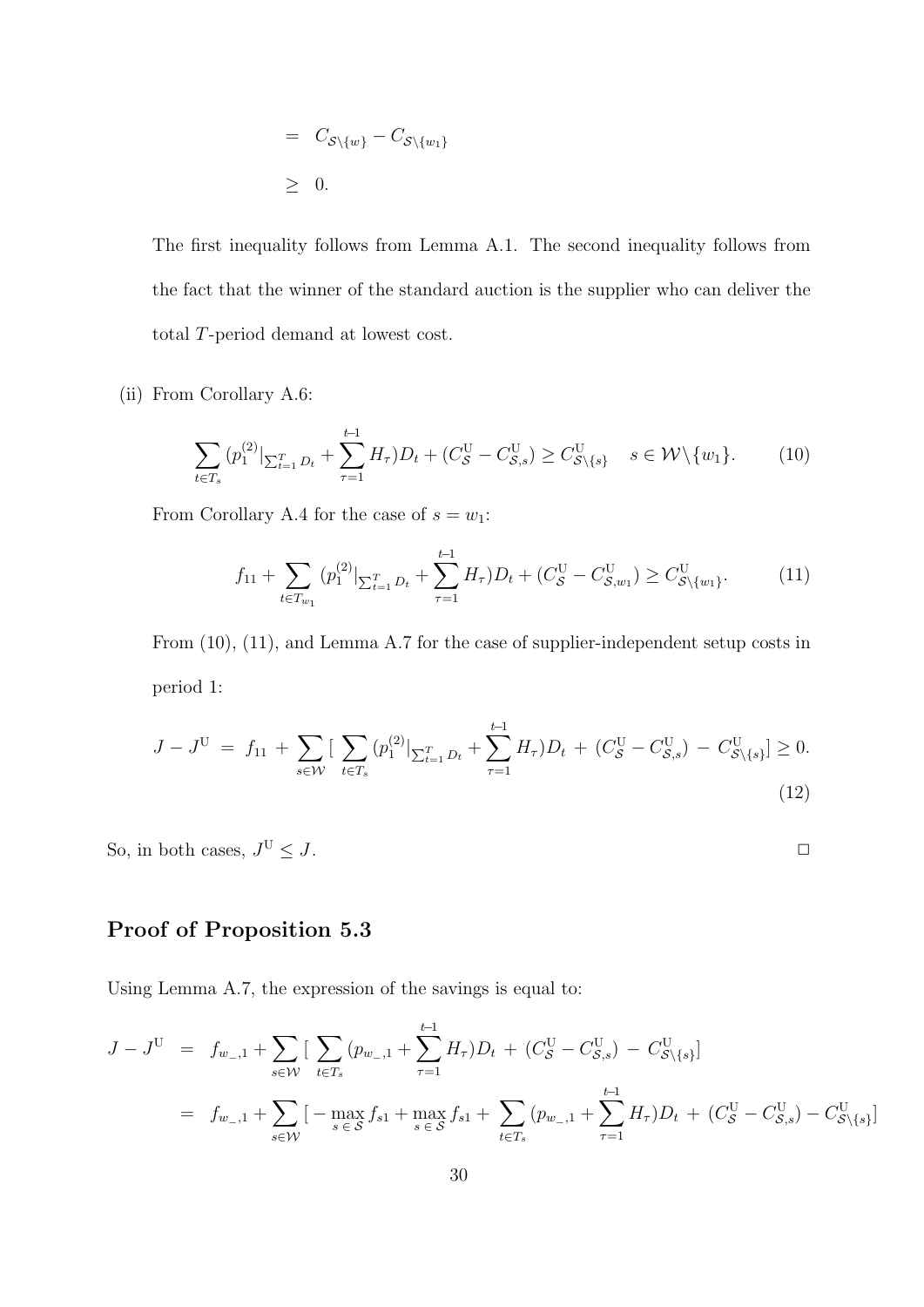$$
= f_{w_{-},1} - (\max_{s \in S} f_{s1})|\mathcal{W}| + \sum_{s \in \mathcal{W}} [\max_{s \in S} f_{s1} + \sum_{t \in T_s} (p_{w_{-},1} + \sum_{\tau=1}^{t-1} H_{\tau})D_t + (C_S^U - C_{S,s}^U) - C_{S\setminus\{s\}}^U]
$$
  
\n
$$
= f_{w_{-},1} - (\max_{s \in S} f_{s1})|\mathcal{W}| + \sum_{s \in \mathcal{W}} [\max_{s \in S} f_{s1} + \sum_{t \in T_s} (p_{w_{-},1} + \sum_{\tau=1}^{t-1} H_{\tau})D_t + (C_S^U - C_{S,s}^U) - C_{S\setminus\{s\}}^U]
$$
  
\n
$$
\geq \min_{s \in S} f_{s1} - (\max_{s \in S} f_{s1})|\mathcal{W}| + \sum_{s \in \mathcal{W}} [\max_{s \in S} f_{s1} + \sum_{t \in T_s} (p_{w_{-},1} + \sum_{\tau=1}^{t-1} H_{\tau})D_t + (C_S^U - C_{S,s}^U) - C_{S\setminus\{s\}}^U]
$$

Therefore, it is sufficient to prove that the following set of inequalities hold:

$$
\max_{s \in S} f_{s1} + \sum_{t \in T_s} (p_{w_{-},1} + \sum_{\tau=1}^{t-1} H_{\tau}) D_t + (C_S^U - C_{S,s}^U) \ge C_{S \setminus \{s\}}^U \quad s \in \mathcal{W}.
$$
 (13)

However, inequality (13) was proved in Lemma A.3.  $\Box$ 

#### Proof of Theorem 5.4: The structure of  $C_{\mathcal{S}}^{\text{U}}$  and  $C_{\mathcal{S}}^{\text{U}}$  $\mathcal{S}\backslash\{t\}$

Here we will discuss the structure of the optimal allocation of the unbundled auction for the class of problem instances introduced in Theorem 5.4, as well as the one of the optimal allocation in the unbundled auction in the absence of supplier t.

First, observe that for this class of problem instances the setup and the unit inventory holding costs are stationary and the same for all suppliers, therefore when comparing two (supplier,period) combinations we only need to discuss the unit costs. Now we will make some observations: (a) the most attractive supplier in period t is supplier t, since it has the lowest unit production costs; (b) suppliers T and  $T+1$  will only produce in period 1 since they both have enough capacity to produce the total T-period demand while producing in period 1 and keeping in inventory until period  $t$  has lower unit costs than producing in period t; (c) supplier s will never produce in period  $t$  ( $s \in \{1, ..., T-1\}$  and  $s \neq t$ ) since the production can be done by supplier  $T + 1$  in period 1 and kept in inventory until the requested period at a savings of  $\varepsilon$  per unit.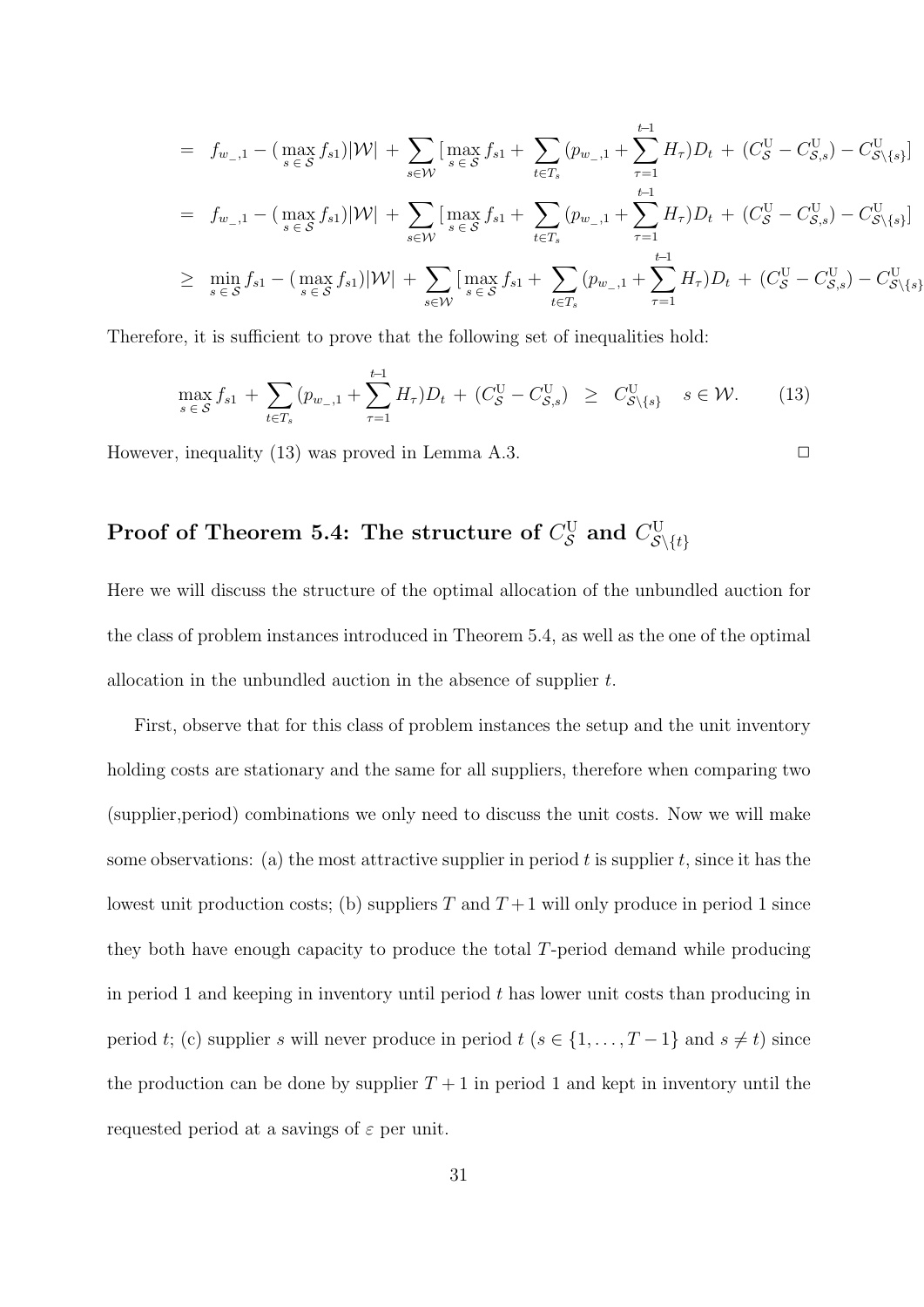We will start with  $C_{\mathcal{S}}^{\mathbf{U}}$ . In the following, we will show that in the lowest-cost unbundled allocation every demand will be produced in the same period it is demanded. Thus, by (a) we obtain the desired result, i.e., the lowest-cost unbundled allocation consists of assigning  $D_t$  to supplier t in period t, for each  $t \in \{1, \ldots, T\}$ . Now suppose that, in the optimal allocation of the unbundled auction, there exists at least one demand that is produced in advance. Let  $\hat{t}$  be the largest element in  $\{1, \ldots, T\}$  such that  $D_{\hat{t}}$  is produced in advance. This means that any demand  $D_t$ , with  $t > \hat{t}$ , will be produced in the period in which it is demanded. Since  $D_{\hat{t}}$  is produced in advance and the demands in the future are produced in the respective periods in which they are demanded, we know that none of the suppliers will produce during period  $\hat{t}$ . In the following, we will show that by allocating demand  $D_{\hat{t}}$ to supplier  $\hat{t}$  in period  $\hat{t}$ , we obtain a feasible allocation which is cheaper than the current one, and this will yield a contradiction. First, it is easy to see that this is a feasible allocation, since supplier  $\hat{t}$  does not produce during period  $\hat{t}$ . Second, we will show that this yields a cheaper allocation. Because demand  $D_{\hat{t}}$  is produced some time before period  $\hat{t}$ , the unit production cost paid for this demand will be at least  $p + (T - \hat{t} + 1)f$ . Therefore the variable production cost incurred will be at least  $[p + (T - \hat{t} + 1)f]D_{\hat{t}}$ . Since  $D_{\hat{t}} > 1$ , we have that this cost is greater than  $f + [p + (T - \hat{t})f]D_{\hat{t}}$ , i.e., the cost of producing  $D_{\hat{t}}$ by supplier  $\hat{t}$  in period  $\hat{t}$  (including setup costs), a contradiction.

We will now discuss  $C_{\mathcal{S}\setminus\{t\}}^{\text{U}}$ . Using a similar argument as for  $C_{\mathcal{S}}^{\text{U}}$ , we have that demand  $D_{\tau}$  will be produced in time by supplier  $\tau$ , for all  $\tau > t$ . In the following, we will show that demand  $D_t$  will be produced in period 1 by supplier  $T+1$ . Using a similar argument as for  $\tau > t$ , this will imply that, for all  $\tau < t$ , demand  $D_{\tau}$  will also be produced in time by supplier  $\tau$ , and the desired result will follow. Now consider the allocation of demand